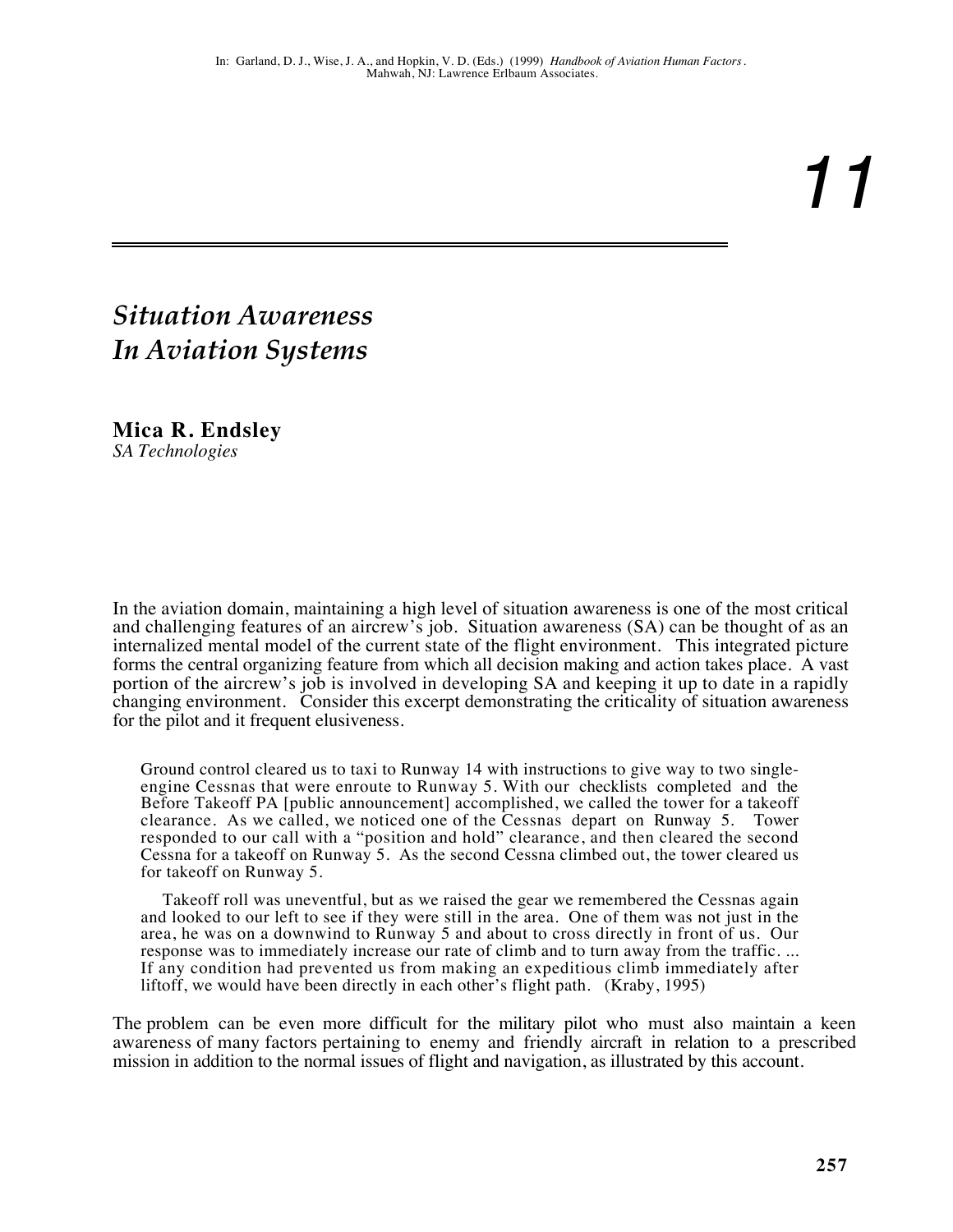We were running silent now with all emitters either off or in standby... We picked up a small boat visually off the nose, and made an easy ten degree turn to avoid him without making any wing flashes...

Our RWR [radar warning receiver] and ECM [electronic counter measures] equipment were cross checked as we prepared to cross the worst of the mobile defenses. I could see a pair of A-10's strafing what appeared to be a column of tanks. I was really working my head back and forth trying to pick up any missiles or AAA [anti-aircraft artillery] activity and not hit the ground as it raced underneath the nose. I could see Steve's head scanning outside with only quick glances inside at the RWR scope. Just when I thought we might make it through unscathed, I picked up a SAM [surface to air missile] launch at my left nine o'clock heading for my wingman! .... It passed harmlessly high and behind my wingman and I made a missile no-guide call on the radio...

Before my heart had a chance to slow down from the last engagement, I picked up another SAM launch at one o'clock headed right at me! It was fired at short range and I barely had time to squeeze off some chaff and light the burners when I had to pull on the pole and perform a last ditch maneuver... I tried to keep my composure as we headed down towards the ground. I squeezed off a couple more bundles of chaff when I realized I should be dropping flares as well! As I leveled off at about 100 feet, Jerry told me there was a second launch at my five o'clock.... (Isaacson, 1985)

In order to perform in the dynamic flight environment, aircrew must not only know how to operate the aircraft and the proper tactics, procedures and rules for flight, but they must also have an accurate, up-to-date picture of the state of the environment. This is a task that is not simple in light of the complexity and sheer number of factors that must be taken into account in order to make effective decisions. Particularly since situation awareness does not end with the simple perception of data, but also depends on a deeper comprehension of the significance of that data based on an understanding of how the components of the environment interact and function, and a subsequent ability to predict future states of the system.

Having a high level of SA can be seen as perhaps the most critical aspect for achieving successful performance in aviation. Problems with SA were found to be the leading causal factor in a review of military aviation mishaps (Hartel, Smith, & Prince, 1991) , and in a study of accidents among major aircarriers, 88% of those involving human error could be attributed to problems with situation awareness (Endsley, 1995a) . Due to its importance and the significant challenge it poses, finding new ways of improving SA has become one of the major design drivers for the development of new aircraft systems. Interest has also increased within the operational community which is interested in finding ways to improve SA through training programs. The successful improvement of SA through aircraft design or training programs requires the guidance of a clear understanding of SA requirements in the flight domain, the individual, system and environmental factors that affect SA, and a design process that specifically addresses SA in a systematic fashion.

#### *SITUATION AWARENESS DEFINITION*

Situation awareness is formally defined as "the perception of the elements in the environment within a volume of time and space, the comprehension of their meaning and the projection of their status in the near future" (Endsley, 1988) . Situation awareness therefore involves perceiving critical factors in the environment (Level 1 SA), understanding what those factors mean, particularly when integrated together in relation to the aircrew's goals (Level 2), and at the highest level, an understanding of what will happen with the system in the near future (Level 3). These higher levels of SA allow pilots to function in a timely and effective manner.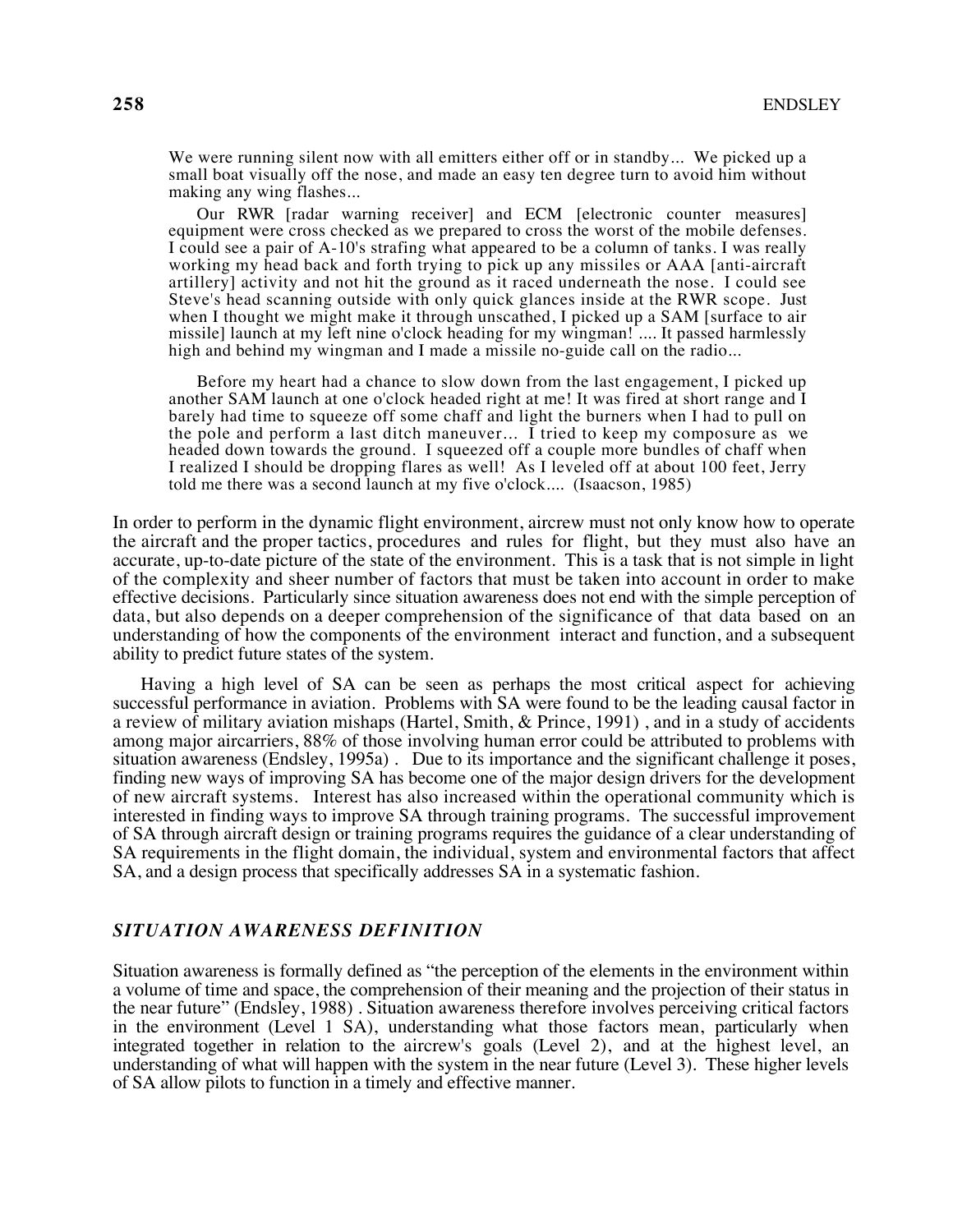# **Level 1 SA — Perception Of The Elements In The Environment.**

The first step in achieving SA is to perceive the status, attributes, and dynamics of relevant elements in the environment. A pilot needs to perceive important elements such as other aircraft, terrain, system status and warning lights along with their relevant characteristics. In the cockpit, just keeping up with all of the relevant system and flight data, other aircraft and navigational data can be quite taxing.

# **Level 2 SA — Comprehension Of The Current Situation.**

Comprehension of the situation is based on a synthesis of disjointed Level 1 elements. Level 2 SA goes beyond simply being aware of the elements that are present, to include an understanding of the significance of those elements in light of one's goals. The aircrew puts together Level 1 data to form a holistic picture of the environment, including a comprehension of the significance of objects and events. For example, upon seeing warning lights indicating a problem during take-off, the pilot must quickly determine the seriousness of the problem in terms of the immediate air worthiness of the aircraft and combine this with knowledge on the amount of runway remaining in order to know whether it is an abort situation or not. A novice pilot may be capable of achieving the same Level 1 SA as more experienced pilots, but may fall far short of being able to integrate various data elements along with pertinent goals in order to comprehend the situation as well.

# **Level 3 SA — Projection Of Future Status.**

It is the ability to project the future actions of the elements in the environment, at least in the very near term, that forms the third and highest level of situation awareness. This is achieved through knowledge of the status and dynamics of the elements and a comprehension of the situation (both Level 1 and Level 2 SA). Amalberti and Deblon (1992) found that a significant portion of experienced pilots' time was spent in anticipating possible future occurrences. This gives them the knowledge (and time) necessary to decide on the most favorable course of action to meet their objectives.

# *SITUATION AWARENESS REQUIREMENTS*

Clearly understanding SA in the aviation environment rests on a clear elucidation of its elements (at each of the three levels of SA), identifying which things the aircrew needs to perceive, understand and project. These are specific to individual systems and contexts, and, as such, must be determined for a particular class of aircraft and missions (e.g. commercial flight deck, civil aviation, strategic or tactical military aircraft, etc...). In general, however, across many types of aircraft systems certain classes of elements are needed for situation awareness that can be described.

*Geographical SA* - location of own aircraft, other aircraft, terrain features, airports, cities, waypoints and navigation fixes; position relative to designated features; runway & taxiway assignments; path to desired locations; climb/descent points.

*Spatial/Temporal SA* - attitude, altitude, heading, velocity, vertical velocity, G's, flight path; deviation from flight plan and clearances; aircraft capabilities; projected flight path; projected landing time.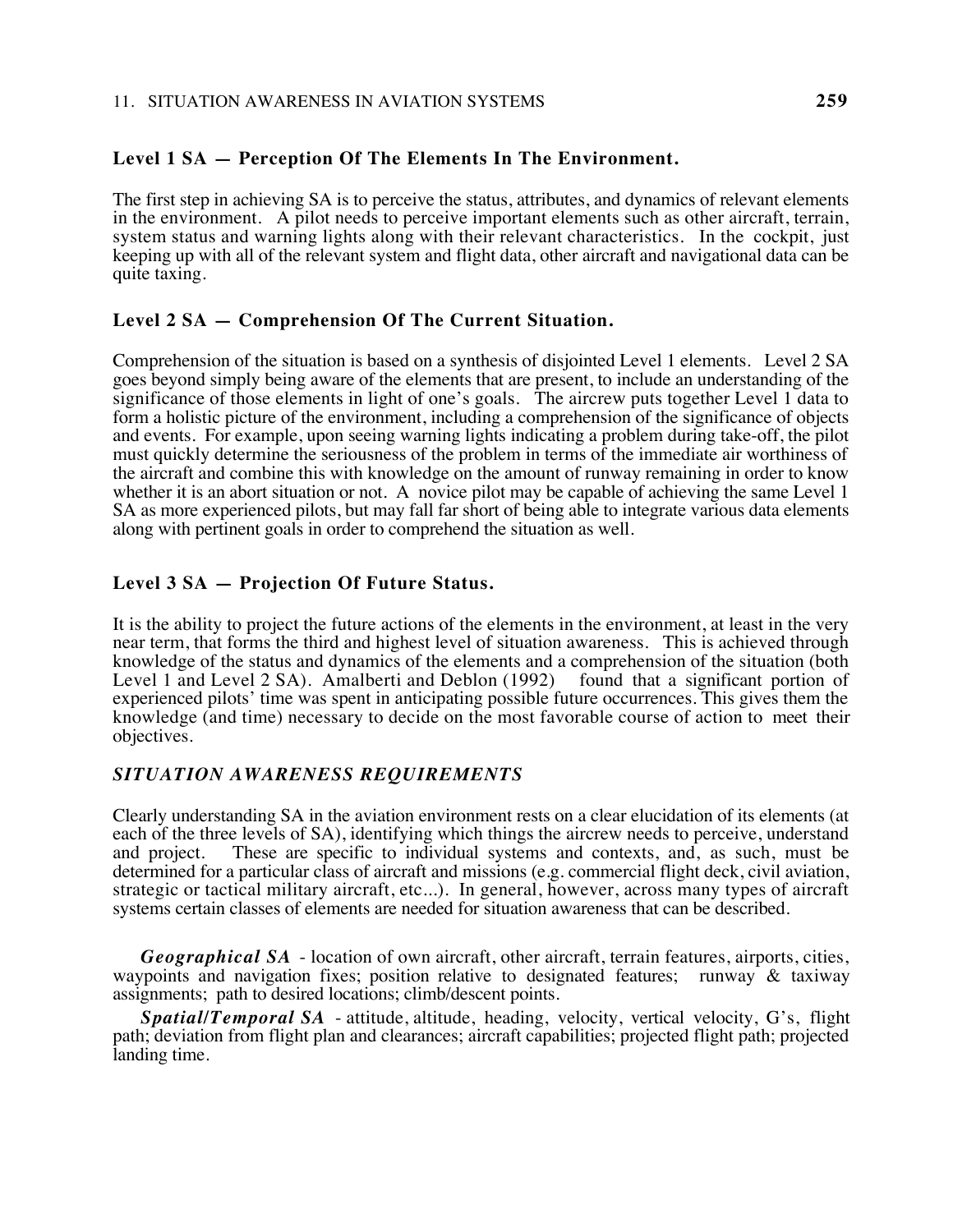**System SA** - system status, functioning and settings; settings of radio, altimeter and transponder equipment; ATC communications present; deviations from correct settings; flight modes and automation entries and settings; impact of malfunctions/system degrades and settings on system performance and flight safety; fuel; time and distance available on fuel.

*Environmental SA* - weather formations (area and altitudes affected and movement; temperature, icing, ceilings, clouds, fog, sun, visibility, turbulence, winds, microbursts; IFR vs VFR conditions; areas and altitudes to avoid; flight safety; projected weather conditions.

In addition, for military aircraft, elements relative to the military mission will also be important.

*Tactical SA* - identification, tactical status, type, capabilities, location and flight dynamics of other aircraft; own capabilities in relation to other aircraft; aircraft detections, launch capabilities and targeting; threat prioritization, imminence and assignments; current and projected threat intentions, tactics, firing and maneuvering; mission timing and status.

Determining specific SA requirements for a particular class of aircraft is dependent on the goals of the aircrew in that particular role. A methodology for determining SA requirements has been developed and applied to fighter aircraft (Endsley, 1993) , bomber aircraft (Endsley, 1989) , and air traffic controllers (Endsley & Rodgers, 1994) .

## *INDIVIDUAL FACTORS INFLUENCING SITUATION AWARENESS*

In order to provide an understanding of the processes and factors that influence the development of SA in complex settings such as aviation, a theoretical model describing factors underlying situation awareness has been developed (Endsley, 1988; 1994; 1995c) . Key features of the model will be summarized here and are shown in Figure 1. (The reader is referred to Endsley (1995c) for a full explanation of the model and supporting research.) In general, SA in the aviation setting is challenged by the limitations of human attention and working memory. The development of challenged by the limitations of human attention and working memory. relevant long-term memory stores, goal-directed processing, and automaticity of actions through experience and training are seen as the primary mechanisms used for overcoming these limitations to achieve high levels of SA and successful performance.

#### **Processing Limitations.**

Attention. In aviation settings, the development of situation awareness and the decision process are restricted by limited attention and working memory capacity for novice aircrew and those in novel situations. Direct attention is needed for perceiving and processing the environment to form SA, for selecting actions and executing responses. In the complex and dynamic aviation environment, information overload, task complexity and multiple tasks can quickly exceed the aircrew's limited attention capacity. Because the supply of attention is limited, more attention to some information may mean a loss of SA on other elements. The resulting lack of SA can result in poor decisions leading to human error. In a review of NTSB aircraft accident reports, poor SA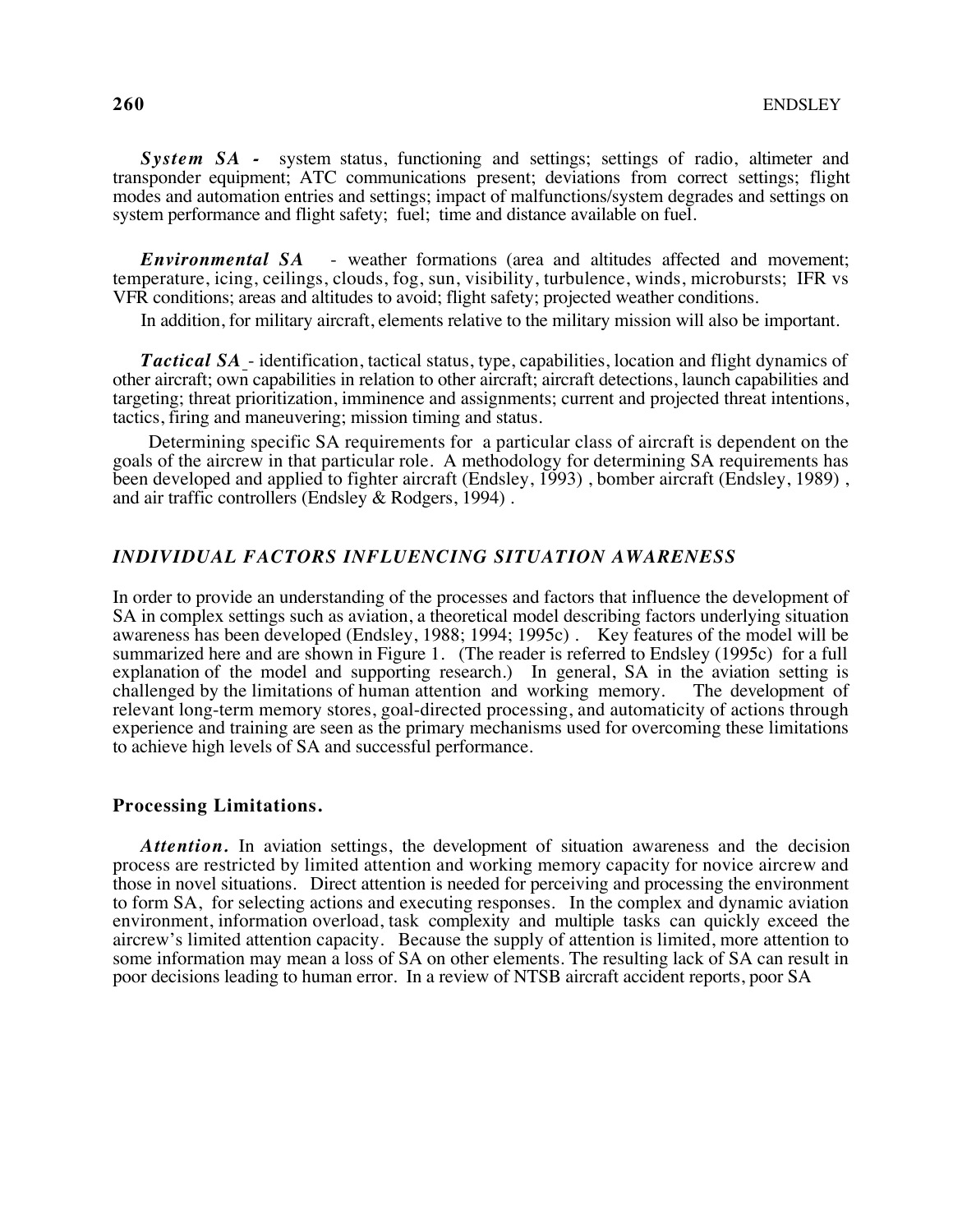

FIG. 11.1 Model of Situation Awareness. From Endsley (1995c). Reprinted by permission.

resulting from attention problems in acquiring data accounted for 31% of accidents involving human error (Endsley, 1995a) .

Pilots typically employ a process of information sampling to circumvent attention limits, attending to information in rapid sequence following a pattern dictated by long-term memory concerning the relative priorities and the frequency with which information changes. Working memory also plays an important role in this process, allowing the pilot to modify attention deployment on the basis of other information perceived or active goals. For example, in a study of pilot SA, Fracker (1990) showed that a limited supply of attention was allocated to environmental elements on the basis of their ability to contribute to task success.

Unfortunately, people do not always sample information optimally. Typical failings include: 1) forming non-optimal strategies based on a misperception of the statistical properties of elements in the environment, 2) visual dominance — attending more to visual elements than information coming through competing aural channels, and 3) limitations of human memory, leading to inaccuracy in remembering statistical properties to guide sampling (Wickens, 1984) . In addition, in the presence of information overload, a frequent occurrence, pilots may feel that the process of information sampling is either not sufficient or not efficient, in which case the pilot may choose to attend to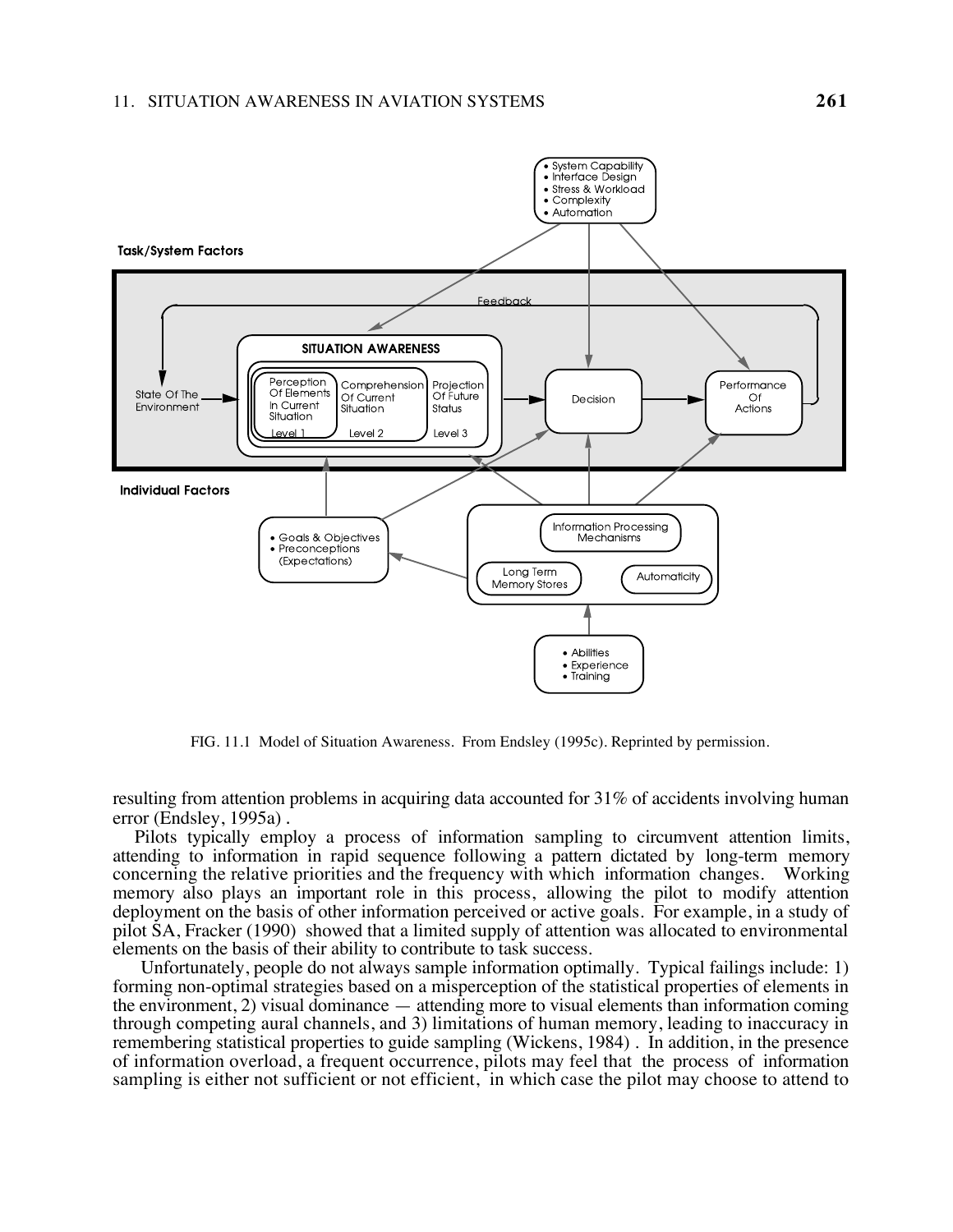certain information, to the neglect of other information. If the pilot is correct in this selection, all is well. However, in many instances this is not the case.

As a highly visible example, reports of controlled descent into the terrain by high performance fighter aircraft are numerous (McCarthy, 1988) . While various factors can be implicated in these incidents, channelized attention  $(31\%)$ , distraction by irrelevant stimuli  $(22\%)$ , task saturation  $(18\%)$  and preoccupation with one task  $(17\%)$  have all been indicated as significant causal factors (Kuipers, Kappers, van Holten, van Bergen, & Oosterveld, 1989) . Some 56% of respondents in the same study indicated a lack of attention for primary flight instruments (the single highest factor) and having too much attention directed towards the target plane during combat (28%) as major causes. Clearly, this demonstrates the negative consequences of both intentional and unintentional disruptions of scan patterns. In the case of intentional attention shifts, it is assumed that attention was probably directed to other factors that the pilots erroneously felt to be more important, because their SA was either outdated or incorrectly perceived in the first place. This leads to a very important point. In order to know which information to focus attention on and which information can be temporarily ignored, the pilot must have at some level an understanding about all of it  $-$  i.e. "the big picture".

The way in which information is perceived (Level 1 SA) is affected by the contents of both working memory and long-term memory. Advanced knowledge of the characteristics, form, and location of information, for instance, can significantly facilitate the perception of information (Barber & Folkard, 1972; Biederman, Mezzanotte, Rabinowitz, Francolin, & Plude, 1981; Davis, Kramer, & Graham, 1983; Humphreys, 1981; Palmer, 1975; Posner, Nissen, & Ogden, 1978) . This type of knowledge is typically gained through experience, training or pre-flight planning and analysis. One's preconceptions or expectations about information can effect the speed and accuracy of the perception of information. Repeated experience in an environment allows people to develop expectations about future events that predisposes them to perceive the information accordingly. They will process information faster if it is in agreement with those expectations and will be more likely to make an error if it is not (Jones, 1977) . As a classic example, readback errors, repeating an expected clearance instead of the actual clearance to the air traffic controller, are common (Monan, 1986) .

*Working Memory.* Working memory capacity can also act as a limit on SA. In the absence of other mechanisms, most of a person's active processing of information must occur in working memory. The second level of SA involves comprehending the meaning of the data that is perceived. New information must be combined with existing knowledge and a composite picture of the situation developed. Achieving the desired integration and comprehension in this fashion is a very taxing proposition that can seriously overload the pilot's limited working memory and will draw even further on limited attention, leaving even less capacity to direct towards the process of acquiring new information.

Similarly, projections of future status (Level 3 SA) and subsequent decisions as to appropriate courses of action will draw upon working memory as well. Wickens (1984) has stated that the prediction of future states imposes a strong load on working memory by requiring the maintenance of present conditions, future conditions, rules used to generate the latter from the former, and actions that are appropriate to the future conditions. A heavy load will be imposed on working memory if it is taxed with achieving the higher levels of situation awareness in addition to formulating and selecting responses and carrying out subsequent actions.

#### **Coping Mechanisms**

*Mental Models.* In practice, however, experienced aircrew may use long-term memory stores, most likely in the form of schemata and mental models to circumvent these limits for learned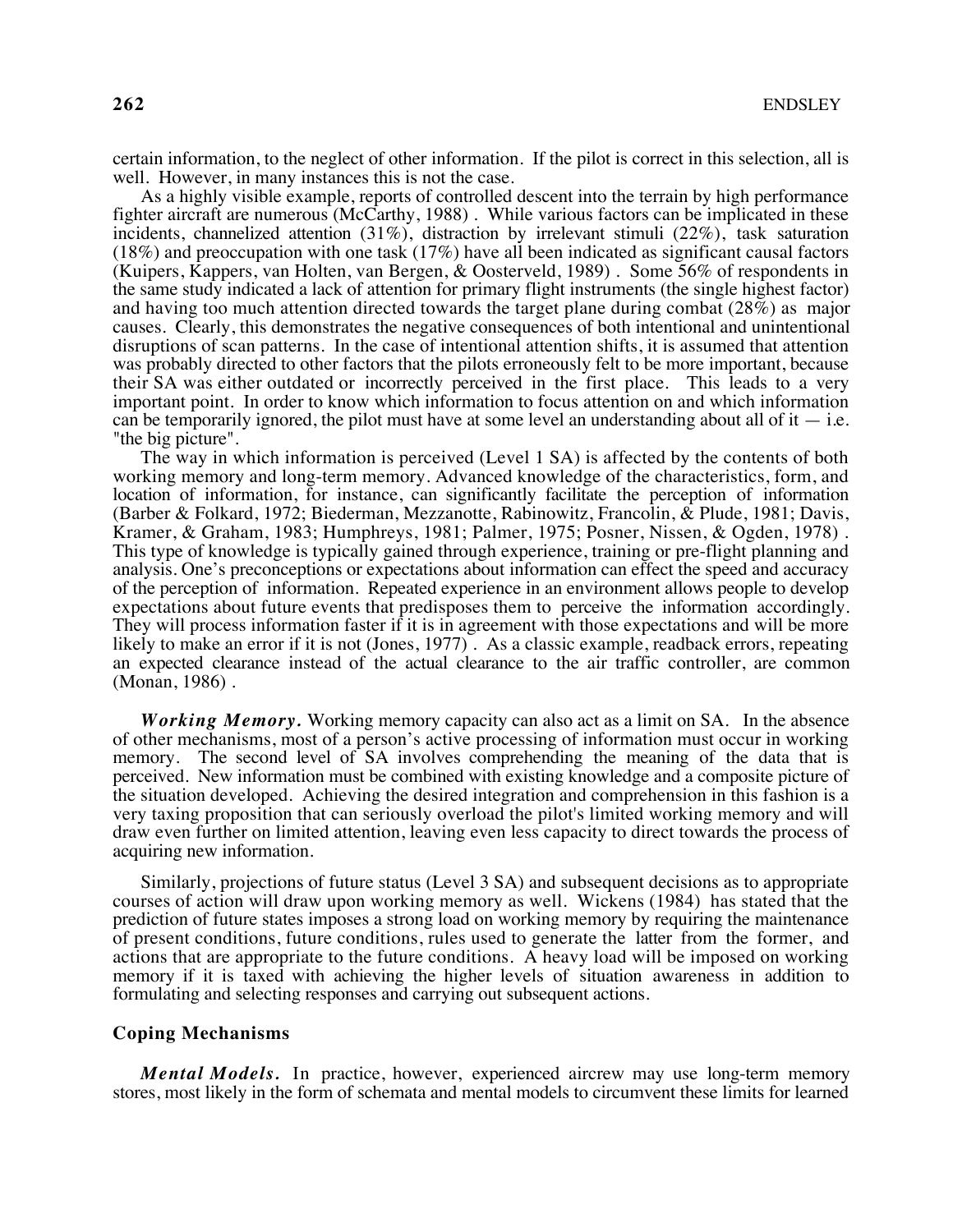classes of situations and environments. These mechanisms provide for the integration and comprehension of information and the projection of future events. They also allow for decision making on the basis of incomplete information and under uncertainty.

Experienced aircrew often have internal representations of the system they are dealing with  $-$  a mental model. A well developed mental model provides (a) knowledge of the relevant "elements" of the system that can be used in directing attention and classifying information in the perception process, (b) a means of integrating elements to form an understanding of their meaning (Level 2 SA), and (c) a mechanism for projecting future states of the system based on its current state and an understanding of its dynamics (Level 3 SA). During active decision making, a pilot's perceptions of the current state of the system may be matched to related schemata in memory that depict prototypical situations or states of the system model. These prototypical situations provide situation classification and understanding and a projection of what is likely to happen in the future (Level 3 SA).

 A major advantage of these mechanisms is that the current situation does not need to be exactly like one encountered before due to the use of categorization mapping (a best fit between the characteristics of the situation and the characteristics of known categories or prototypes). The matching process can be almost instantaneous due to the superior abilities of human pattern matching mechanisms. When an individual has a well developed mental model for the behavior of particular systems or domains, it will provide (a) for the dynamic direction of attention to critical environmental cues, (b) expectations regarding future states of the environment (including what to expect as well as what not to expect) based on the projection mechanisms of the model, and (c) a direct, single-step link between recognized situation classifications and typical actions, providing very rapid decision making.

The use of mental models also provides useful default information. These default values (expected characteristics of elements based on their classification) may be used by aircrew to predict system performance with incomplete or uncertain information, providing more effective decisions than novices who will be more hampered by missing data. For example, experienced pilots are able to predict within a reasonable range how fast a particular aircraft is traveling just by knowing what type of aircraft it is. Default information may furnish an important coping mechanism for experienced aircrew in forming SA in many situations where information is missing or overload prevents them from acquiring all the information they need.

Well developed mental models and schema can provide the comprehension and future projection required for the higher levels of SA almost automatically, thus greatly off-loading working memory and attention requirements. A major advantage of these long-term stores is that a great deal of information can be called upon very rapidly, using only a very small amount of attention (Logan, 1988) . When scripts have been developed, tied to these schema, the entire decision making process can be greatly simplified, and working memory will be off-loaded even further.

*Goal-driven processing.* In the processing of dynamic and complex information, people may switch between data-driven and goal-driven processing. In a data-driven process, various environmental features are detected whose inherent properties determine which information will receive further focalized attention and processing. In this mode, cue salience will have a large impact on which portions of the environment are attended to and thus SA. People can also operate in a goal-driven fashion. In this mode, situation awareness is affected by the aircrew's goals and expectations which influence how attention is directed, how information is perceived, and how it is interpreted. The person's goals and plans direct which aspects of the environment are attended to; that information is then integrated and interpreted in light of these goals to form level 2 SA. On an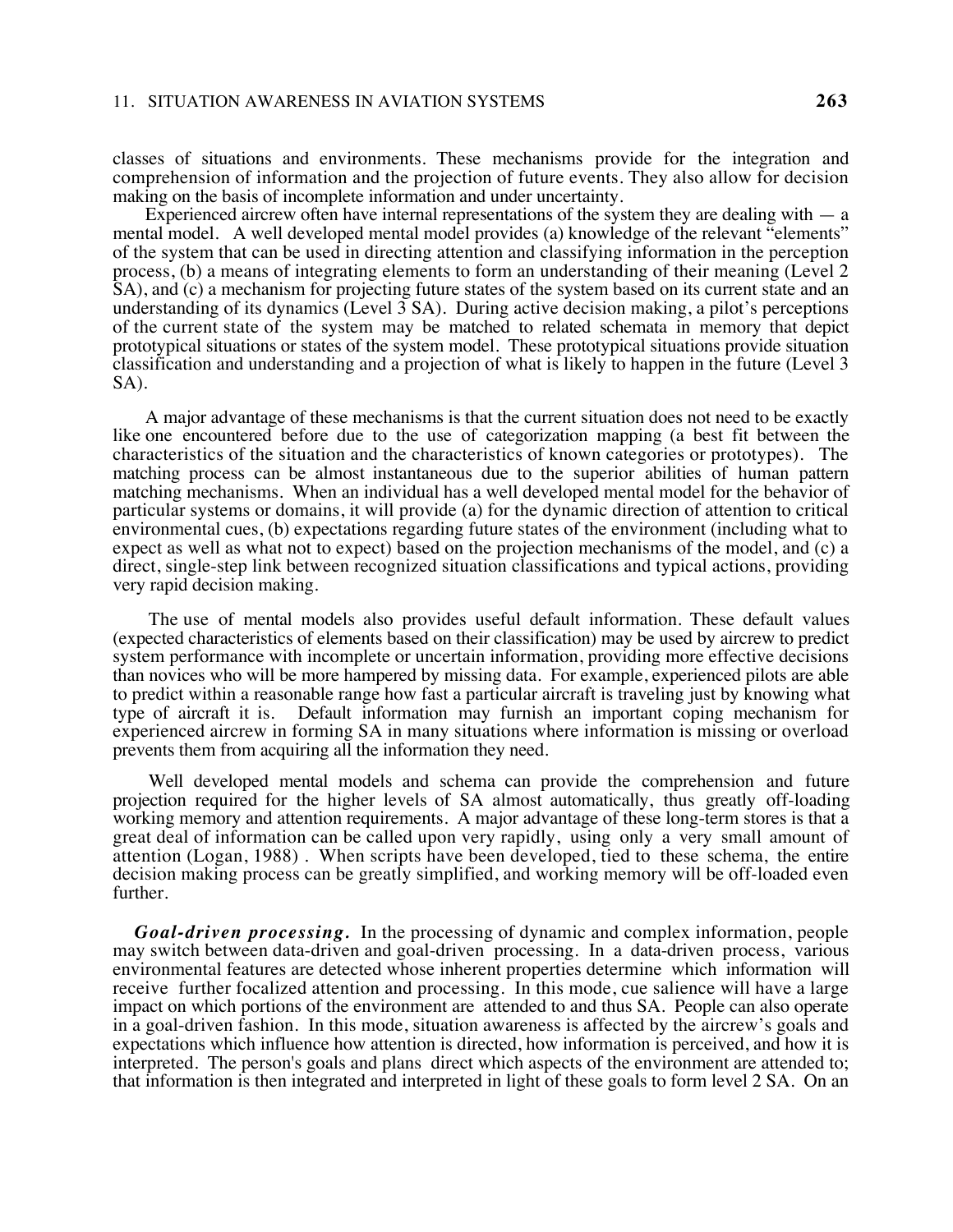on-going basis, one can observe trade-offs between top-down and bottom-up processing, allowing the aircrew to process information effectively in a dynamic environment.

With experience, aircrew will develop a better understanding of their goals, which goals should be active in which circumstances, and how to acquire information to support these goals. The increased reliance on goal directed processing allows the environment to be processed more efficiently than with purely data-driven processing. An important issue for achieving successful performance in the aviation domain lies in the ability of the aircrew to dynamically juggle multiple competing goals effectively. They need to rapidly switch between pursuing information in support of a particular goal to responding to perceived data activating a new goal, and back again. The ability to hold multiple goals has been associated with distributed attention which is important for performance in the aviation domain (Martin & Jones, 1984) **.**

*Automaticity.* SA can also be effected by the use of automaticity in processing information. Automaticity may be useful in overcoming attention limits, but may also leave the pilot susceptible to missing novel stimuli. Over time, it is easy for actions to become habitual and routine, requiring a very low level of attention. When something is slightly different, however, for example a different clearance than usual, the pilots may miss it and carry out the habitual action. Developed through experience and a high level of learning, automatic processing tends to be fast, autonomous, effortless and unavailable to conscious awareness in that it can occur without attention (Logan, 1988) . Automatic processing is advantageous in that it provides good performance with minimal attention allocation While automaticity may provide an important mechanism for overcoming processing limitations thus allowing people to achieve SA and make decisions in complex, dynamic environments like aviation, it also creates an increased risk of being less responsive to new stimuli as automatic processes operate with limited use of feedback. When using automatic processing, a lower level of SA can result in non-typical situations, decreasing decision timeliness and effectiveness.

**Summary.** In summary, situation awareness can be achieved by drawing upon a number of internal mechanisms. Due to limitations of attention and working memory, long-term memory may be heavily relied upon to achieve SA in the highly demanding aviation environment. The degree to which these structures can be developed and effectively used in the flight environment, the degree to which aircrew can effectively deploy goal driven processing in conjunction with data driven processing, and the degree to which aircrew can avoid the hazards of automaticity will ultimately determine the quality of their SA.

## *CHALLENGES TO SITUATION AWARENESS*

In addition to SA being effected by the characteristics and processing mechanisms of the individual, many environmental and system factors will have a large impact on SA. Each of these factors can act to seriously challenge the ability of the aircrew to maintain a high level of SA in many situations.

#### **Stress**

Several types of stress factors exist in the aviation environment which may affect SA, including:

1. Physical stressors - noise, vibration, heat/cold, lighting, atmospheric conditions, boredom, fatigue, cyclical changes, G's and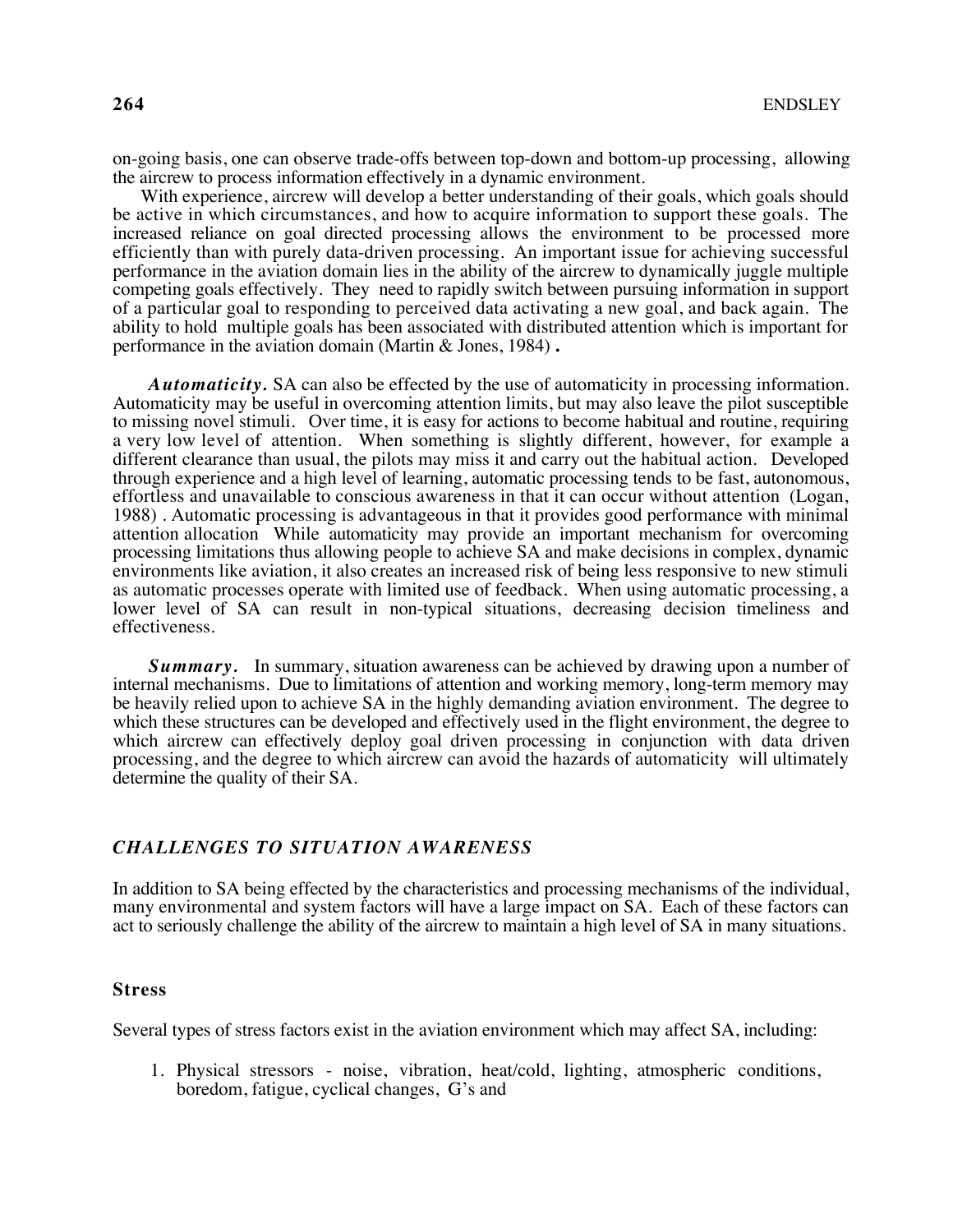*2.* Social/Psychological stressors - fear or anxiety, uncertainty, importance or consequences of events, self-esteem, career advancement, mental load, and time pressure (Hockey, 1986; Sharit & Salvendy, 1982) .

A certain amount of stress may actually improve performance by increasing attention to important aspects of the situation. A higher amount of stress can have extremely negative consequences, however, as accompanying increases in autonomic functioning and aspects of the stressors can act to demand a portion of a person's limited attentional capacity (Hockey, 1986) .

Stressors can affect SA in a number of different ways, including attentional narrowing, reductions in information intake and reductions in working memory capacity. Under stress a decrease in attention has been observed for peripheral information, those aspects which attract less attentional focus (Bacon, 1974; Weltman, Smith, & Egstrom, 1971) , and there is an increased tendency to sample dominant or probable sources of information (Broadbent, 1971) . This is a critical problem for SA, leading to the neglect of certain elements in favor of others. In many cases, such as in emergency conditions, it is those factors outside the person's perceived central task that prove to be lethal. An L-1011 crashed in the Florida Everglades killing 99 people when the crew became focused on a problem with a nose gear indicator and failed to monitor the altitude and attitude of the aircraft (National Transportation Safety Board, 1973) . In military aviation, many lives are lost due to controlled flight into the terrain accidents, with attentional narrowing serving as a primary culprit (Kuipers, et al., 1989) .

Premature closure, arriving at a decision without exploring all information available, has also been found to be more likely under stress (Janis, 1982; Keinan, 1987; Keinan & Friedland, 1987) . This includes considering less information and attending more to negative information (Janis, 1982; Wright, 1974) . Several authors have also found that scanning of information under stress is scattered and poorly organized (Keinan, 1987; Keinan & Friedland, 1987; Wachtel, 1967) . A lowering of attention capacity, attentional narrowing, disruptions of scan patterns and premature closure may all negatively effect Level 1 SA under various forms of stress.

A second way in which stress may negatively effect SA is by decreasing working memory capacity and hindering information retrieval (Hockey, 1986; Mandler, 1979) . The degree to which working memory decrements will impact SA depends on the resources available to the individual. In tasks where achieving SA involves a high working memory load, a significant impact on SA Levels 2 and 3 (given the same Level 1 SA) would be expected. If long-term memory stores are available to support SA, however, as in more learned situations, less effect will be expected.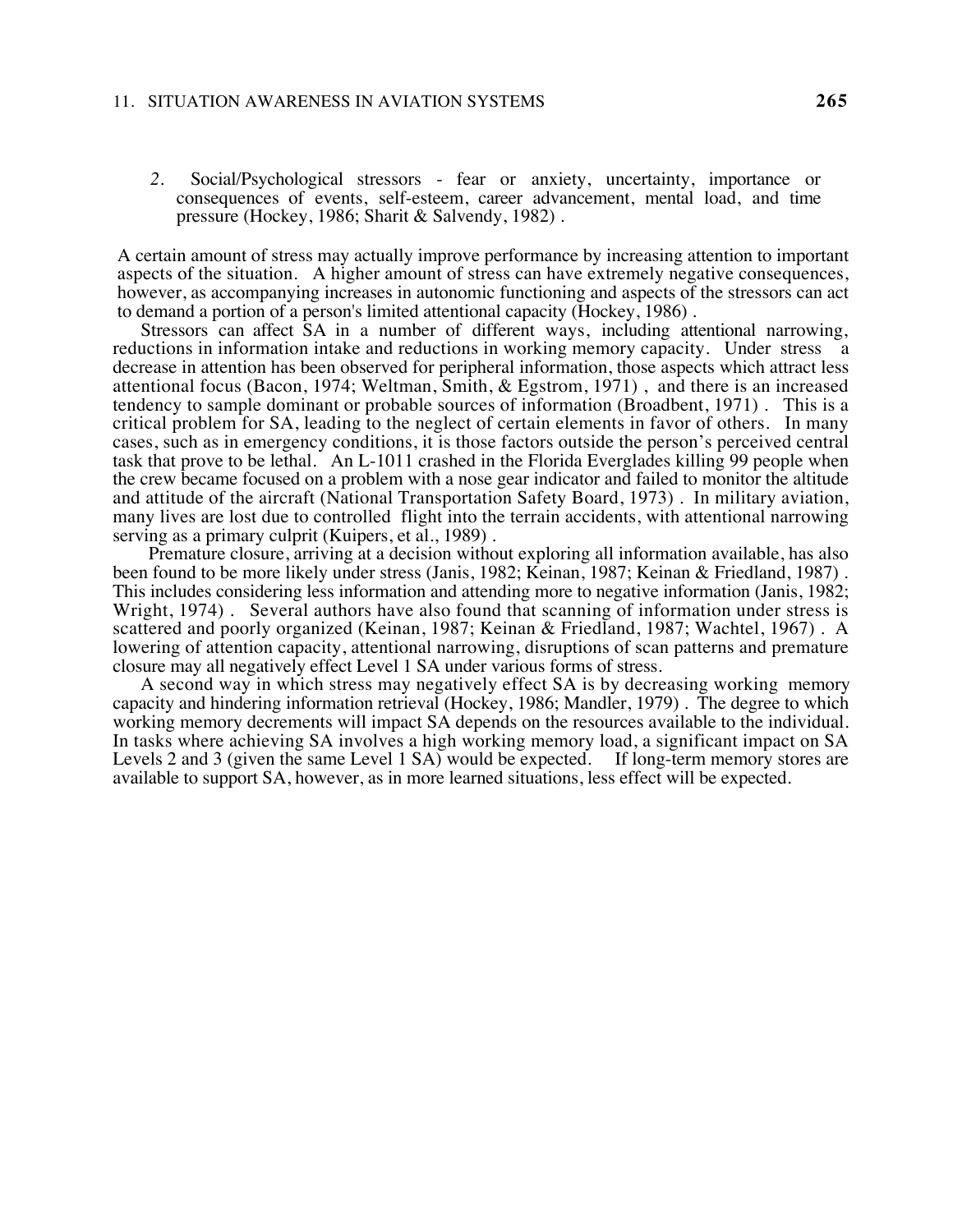#### **Overload/Underload**

High mental workload is a stressor of particular importance in aviation that can negatively affect SA. If the volume of information and number of tasks are too great, SA may suffer as only a subset of information can be attended to, or the pilot may be actively working to achieve SA, yet suffer from erroneous or incomplete perception and integration of information. In some cases, SA problems may occur from an overall high level of workload, or, in many cases, due to a momentary overload in the tasks to be performed or in information being presented.

Poor SA can also occur under low workload. In this case the pilot may have little idea of what is going on and not be actively working to find out due to inattentiveness, vigilance problems or low motivation. Relatively little attention has been paid to the effects of low workload (particularly on long haul flights, for instance) on SA, however, this condition can pose a significant challenge for SA in many areas of aviation and deserves further study.

## **System Design**

The capabilities of the aircraft for acquiring needed information and the way in which it presents that information will have a large impact on aircrew SA. While a lack of information can certainly be seen as a problem for SA, too much information poses an equal problem. Associated with improvements in the avionics capabilities of aircraft in the past few decades has been a dramatic increase in the sheer quantity of information available. Sorting through this data to derive the desired information and achieve a good picture of the overall situation is no small challenge. Overcoming this problem through better system designs that present integrated data is currently a major design goal aimed a alleviating this problem.

## **Complexity**

A major factor creating a challenge for SA is the complexity of the many systems that must be operated. There has been an explosion of avionics systems, flight management systems and other technologies on the flight deck that have greatly increased the complexity of the systems aircrew must operate. System complexity can negatively effect both pilot workload and SA through an increase in the number of system components to be managed, a high degree of interaction between these components and an increase in the dynamics or rate of change of the components. In addition, the complexity of the pilot's tasks may increase through an increase in the number of goals, tasks and decisions to be made in regard to the aircraft systems. The more complex the systems are to operate, the greater the increase the mental workload required to achieve a given level of SA. When that demand exceeds human capabilities, SA will suffer.

System complexity may be somewhat moderated by the degree to which the person has a well developed internal representation of the system to aid in directing attention, integrating data and developing the higher levels of SA. These mechanisms may be effective for coping with complexity, however, developing those internal models may require a considerable amount of training. Pilots have reported significant difficulties in understanding what their automated flight management systems are doing and why (Sarter & Woods, 1992; Wiener, 1989) . McClumpha and James (1994) conducted an extensive study of nearly 1000 pilots from across varying nationalities and aircraft types. They found that the primary factor explaining variance in pilots' attitudes towards advanced technology aircraft was their self-reported understanding of the system. Although pilots are eventually developing a better understanding of automated aircraft with experience, many of these systems do not appear to be well designed to meet their SA needs.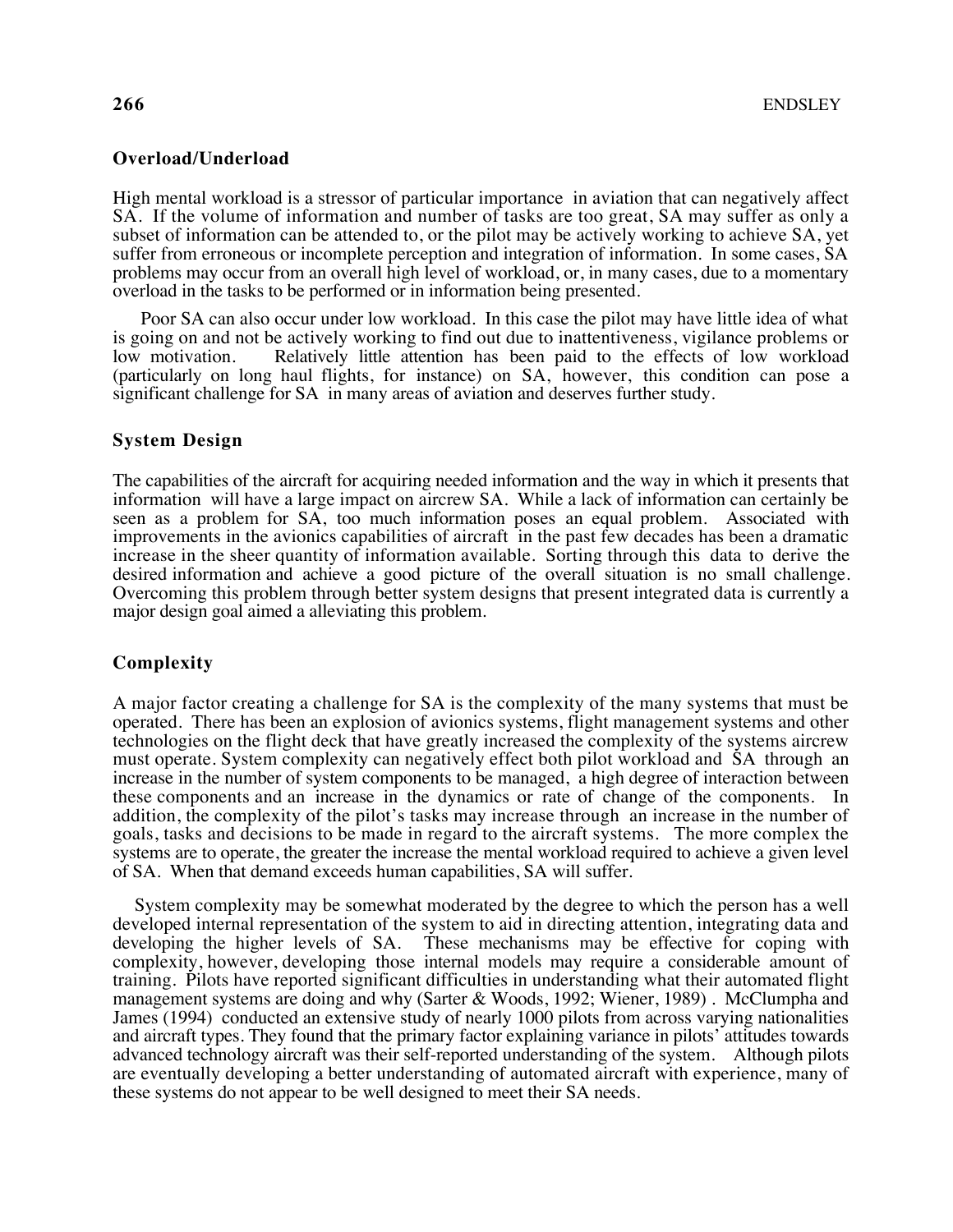#### **Automation**

SA may also be negatively impacted by the automation of tasks as it is frequently designed to put the aircrew "out-of-the-loop". System operators working with automation have been found to have a diminished ability to detect system errors and subsequently perform tasks manually in the face of automation failures as compared to manual performance on the same tasks (Billings, 1991; Moray, 1986; Wickens, 1992; Wiener & Curry, 1980) . In 1987, a Northwest Airlines MD-80 crashed on take-off at Detroit Airport due to an improper configuration of the flaps and slats, killing all but 1 passenger (National Transportation Safety Board, 1988) . A major factor in the crash was the failure of an automated take-off configuration warning system which the crew had become reliant on. They did not realize the aircraft was improperly configured for take-off and had neglected to check manually (due to other contributing factors). When the automation failed, they were not aware of the state of the automated system or the critical flight parameters they counted on the automation to monitor. While some of the out-of-the-loop performance problem may be due to a loss of manual skills under automation, loss of SA is also a critical component leading to this accident and many similar ones.

 Pilots who have lost SA through being out-of-the-loop may be both slower to detect problems and additionally will require extra time to re-orient themselves to relevant system parameters in order to proceed with problem diagnosis and assumption of manual performance when automation fails. This has been hypothesized to occur for a number of reasons, including (a) a loss of vigilance and increase in complacency associated becoming a monitor with the implementation of automation, (b) being a passive recipient of information rather than an active processor of information, and (c) a loss of or change in the type of feedback provided to the aircrew concerning the state of the system being automated (Endsley & Kiris, 1995). In their study, Endsley and Kiris found evidence for an SA decrement accompanying automation of a cognitive task that was greater under full automation than under partial automation. Lower SA in the automated conditions corresponded to a demonstrated out-of-the-loop performance decrement, supporting the hypothesized relationship between SA and automation.

SA may not suffer under all forms of automation, however. Wiener (1993) and Billings (1991) have stated that SA may be improved by systems which provide integrated information through automation. In commercial cockpits, Hansman, et. al. (1992) found automated flight management system input was superior to manual data entry, producing better error detection of clearance updates. Automation which reduces unnecessary manual work and data integration required to achieve SA may provide benefits to both workload and SA. The exact conditions under which SA will be positively or negatively affected by automation needs to be determined.

## **ERRORS IN SITUATION AWARENESS**

Based on this model of SA, a taxonomy for classifying and describing errors in SA was created (Endsley, 1994; Endsley, 1995c) . The taxonomy, presented in Table 1, incorporates factors affecting SA at each of its three levels. Endsley (1995a) applied this taxonomy to an investigation of causal factors underlying aircraft accidents involving major air carriers in the United States based on National Transportation Safety Board (NTSB) accident investigation reports over a four year period. Of the 71% of the accidents that could be classified as having a substantial human error component, 88% involved problems with SA. Of 32 SA errors identified in these accident descriptions, twenty-three (72%) were attributed to problems with Level 1 SA, a failure to correctly perceive some pieces of information in the situation. Seven (22%) involved a Level 2 error in which the data was perceived but not integrated or comprehended correctly, and two (6%) involved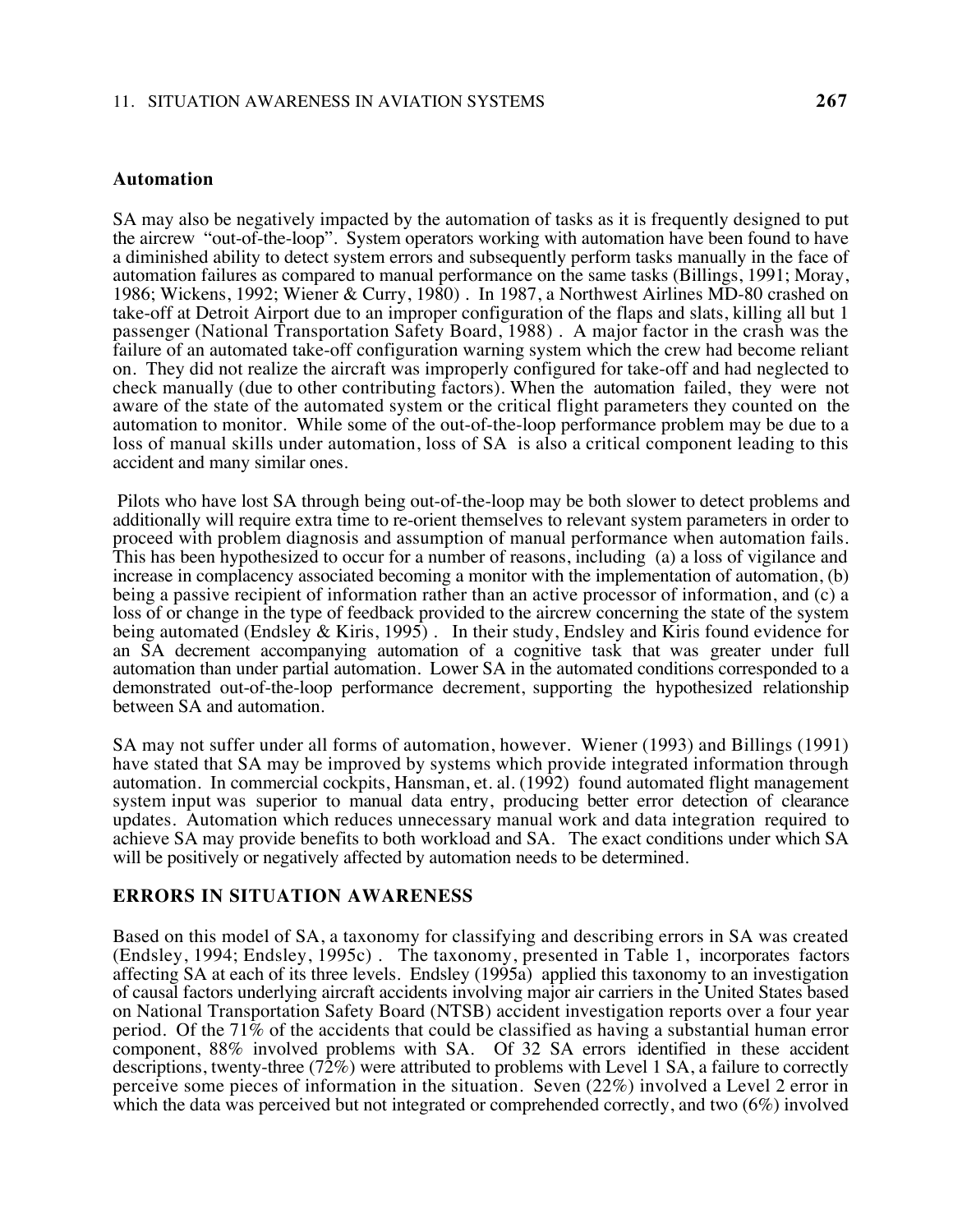a Level 3 error in which there was a failure to properly project the near future based on the aircrew's understanding of the situation.

More recently, Jones and Endsley (1995) applied this taxonomy to a more extensive study of SA errors based on voluntary reports in NASA's Aviation Safety Reporting System (ASRS) database. This provides some indication of the types of problems and relative contribution of causal factors leading to SA errors in the cockpit, as shown in Figure 2.

## **Level 1 - Failure To Correctly Perceive The Situation.**

l

At the most basic level, important information may not be correctly perceived. In some cases, the data may not be available to the person, due to a failure of the system design to present it or a failure in the communications process. This factor accounted for  $11.6\%$  of SA errors, most frequently occurring due to a failure of the crew to perform some necessary task (such as resetting the altimeter) to obtain the correct information. In other cases, the data is available, but is difficult to detect or perceive, accounting for another 11.6% of SA errors in this study. This included problems due to poor runway markings and lighting and problems due to noise in the cockpit*.*

#### TABLE11.1:

## SA error taxonomy

| Level 1: Failure to correctly perceive information                |
|-------------------------------------------------------------------|
| Data not available                                                |
| Data hard to discriminate or detect                               |
| Failure to monitor or observe data                                |
| Misperception of data                                             |
| <b>Memory Loss</b>                                                |
| Level 2: Failure to correctly integrate or comprehend information |
| Lack of or poor mental model                                      |
| Use of incorrect mental model                                     |
| Over-reliance on default values                                   |
| Other                                                             |
| Level 3: Failure to project future actions or state of the system |
| Lack of or poor mental model                                      |
| Overprojection of current trends                                  |
| Other                                                             |
| General                                                           |
| Failure to maintain multiple goals                                |
| Habitual schema                                                   |
|                                                                   |

*Note*: From Endsley (1995a). Adapted with permission.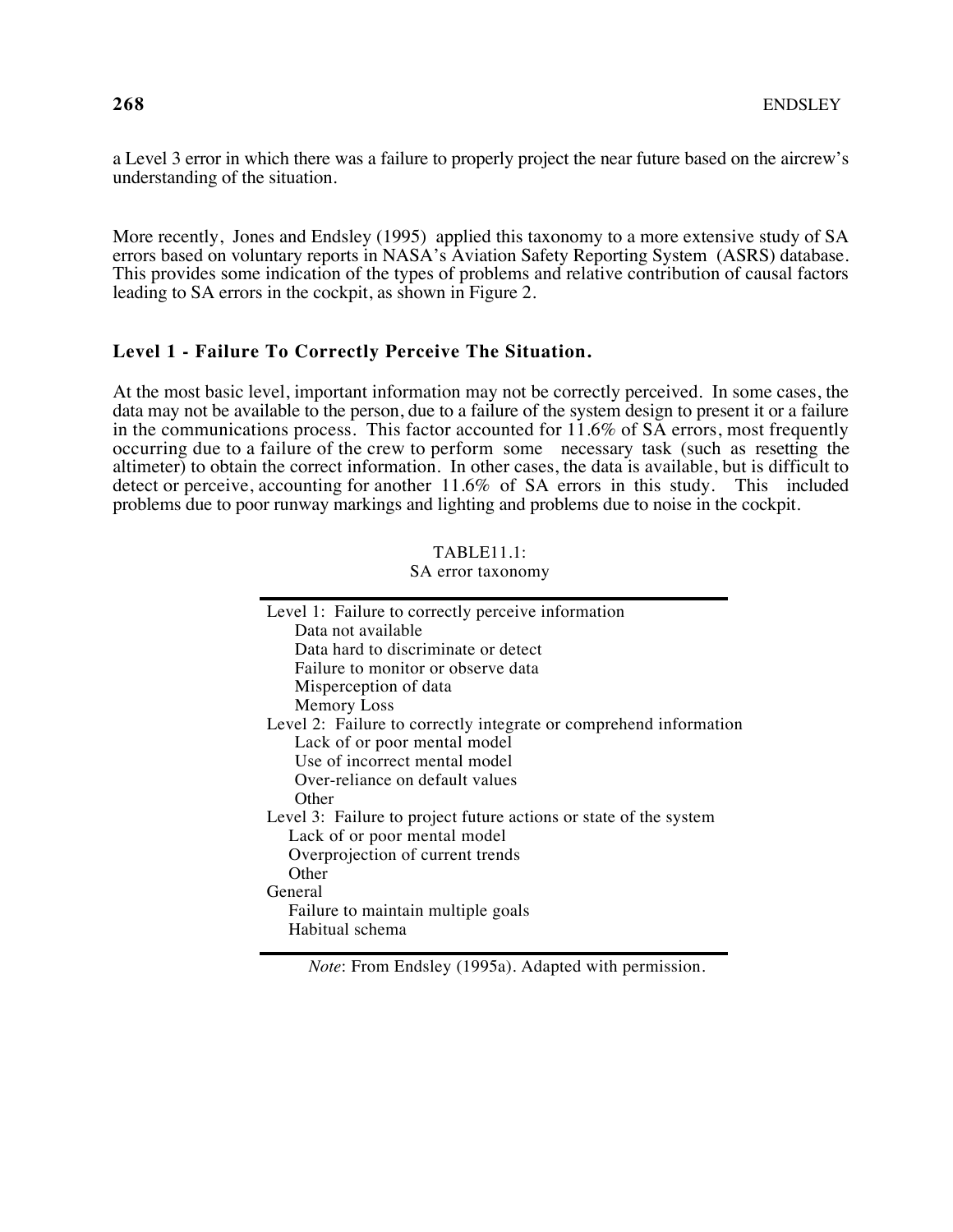

FIG. 11.2. SA error causal factors. From Jones & Endsley (1995). Reprinted by permission.

Many times, the information is directly available, but for various reasons, is not observed or included in the scan pattern, forming the largest single causal factor for SA errors (37.2%). This is due to several factors, including simple omission — not looking at a piece of information, attentional narrowing and external distractions that prevent them from attending to important information. High taskload*,* even momentary, is another a major factor that prevents information from being attended to.

In other cases, information is attended to, but is misperceived (8.7% of SA errors), frequently due to the influence of prior expectations. Finally, in some cases it appears that a person initially perceives some piece of information but then forgets about it (11.1% of SA errors) which negatively effects SA as it relies on keeping information about a large number of factors in memory. Forgetting was found to be frequently associated with disruptions in normal routine, high workload and distractions.

## **Level 2 SA - Failure To Comprehend The Situation**

 In other cases, information is correctly perceived, but its significance or meaning is not comprehended. This may be due to the lack of a good mental model for combining information in association with pertinent goals. 3.5% of SA errors were attributed to the lack of a good mental model, most frequently associated with an automated system.

In other cases, the wrong mental model may be used to interpret information, leading to 6.4% of the SA errors in this study. In this case, the mental model of a similar system may be used to interpret information, leading to an incorrect diagnosis or understanding of the situation in areas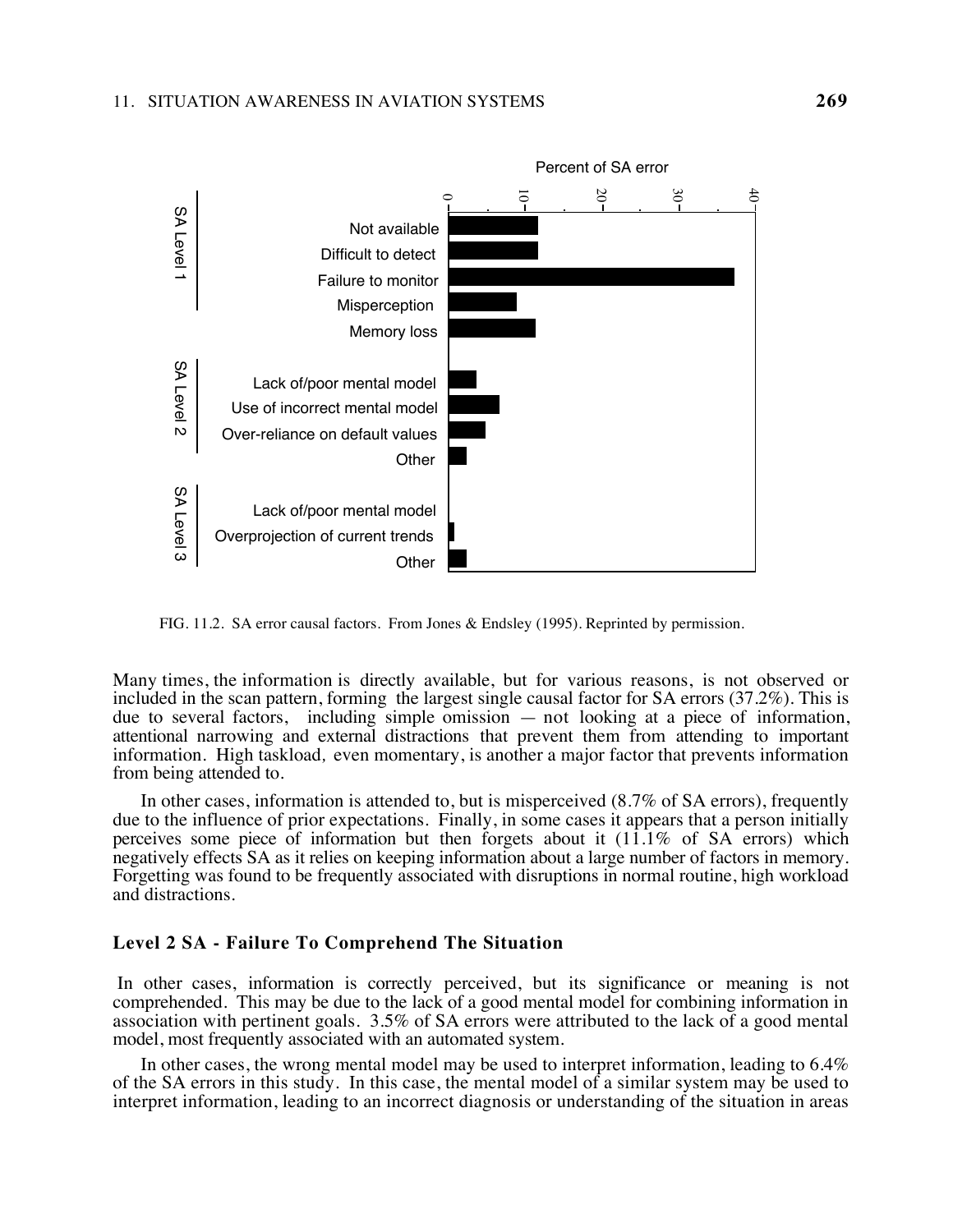where that system is different. A frequent problem is where aircrew have a model of what is expected and then interpret all perceived cues into that model, leading to a completely incorrect interpretation of the situation.

In addition, there may also be problems with over-reliance on defaults in the mental model used, as was found for 4.7% of the SA errors. These defaults can be thought of as general expectations about how parts of the system function that may be used in the absence of real-time data. In other cases, the significance of perceived information relative to operational goals is simply not comprehended or several pieces of information are not properly integrated. This may be due to working memory limitations or other unknown cognitive lapses. 2.3% of the SA errors were attributed to miscellaneous factors such as these.

## **Level 3 SA - Failure To Project Situation Into The Future**

Finally, in some cases, individuals may be fully aware of what is going on, but be unable to correctly project what that means for the future, accounting for 2.9% of the SA errors. In some cases this may be due to a poor mental model or due to over projecting current trends. In other cases, the reason for not correctly projecting the situation is less apparent. Mental projection is a very demanding task at which people are generally poor.

#### **General**

In addition to these main categories, two general categories of causal factors are included in the taxonomy. First some people have been found to be poor at maintaining multiple goals in memory, which could impact SA across all three levels. Secondly, there is evidence that people can fall into a trap of executing habitual schema, doing tasks automatically, which render them less receptive to important environmental cues. Evidence for these causal factors was not apparent in the retrospective reports analyzed in the ASRS or NTSB databases.

#### **SA IN MULTI-CREW AIRCRAFT**

While SA has been discussed mainly at the level of the individual, it is also relevant for the aircrew as a team. This team may be constructed of a two or three member crew in a commercial aircraft to as many as five to seven member crews in some military aircraft. In some military settings, several aircraft may also be deployed as a flight, forming a more loosely coupled team in which several aircraft must work together to accomplish a joint goal.

Team SA has been defined as "the degree to which every team member possesses the SA required for his or her responsibilities" (Endsley, 1989) . If one crew member has a certain piece of information, but another who needs it does not, the SA of the team has suffered and their performance may suffer as well unless the discrepancy is corrected. In this light, a major portion of inter-crew coordination can be seen as the transfer of information from one crew member to another, as required for developing SA across the team. This coordination involves more than just sharing data. It also includes sharing the higher levels of SA (comprehension and projection) which may vary widely between individuals depending on their experiences and goals.

The process of providing shared SA can be greatly enhanced by shared mental models which provide a common frame of reference for crew member actions and allow team members to predict each other's behaviors (Cannon-Bowers, Salas, & Converse, 1993; Orasanu, 1990) . A shared mental model may provide more efficient communications by providing a common means of interpreting and predicting actions based on limited information, and therefore may be important for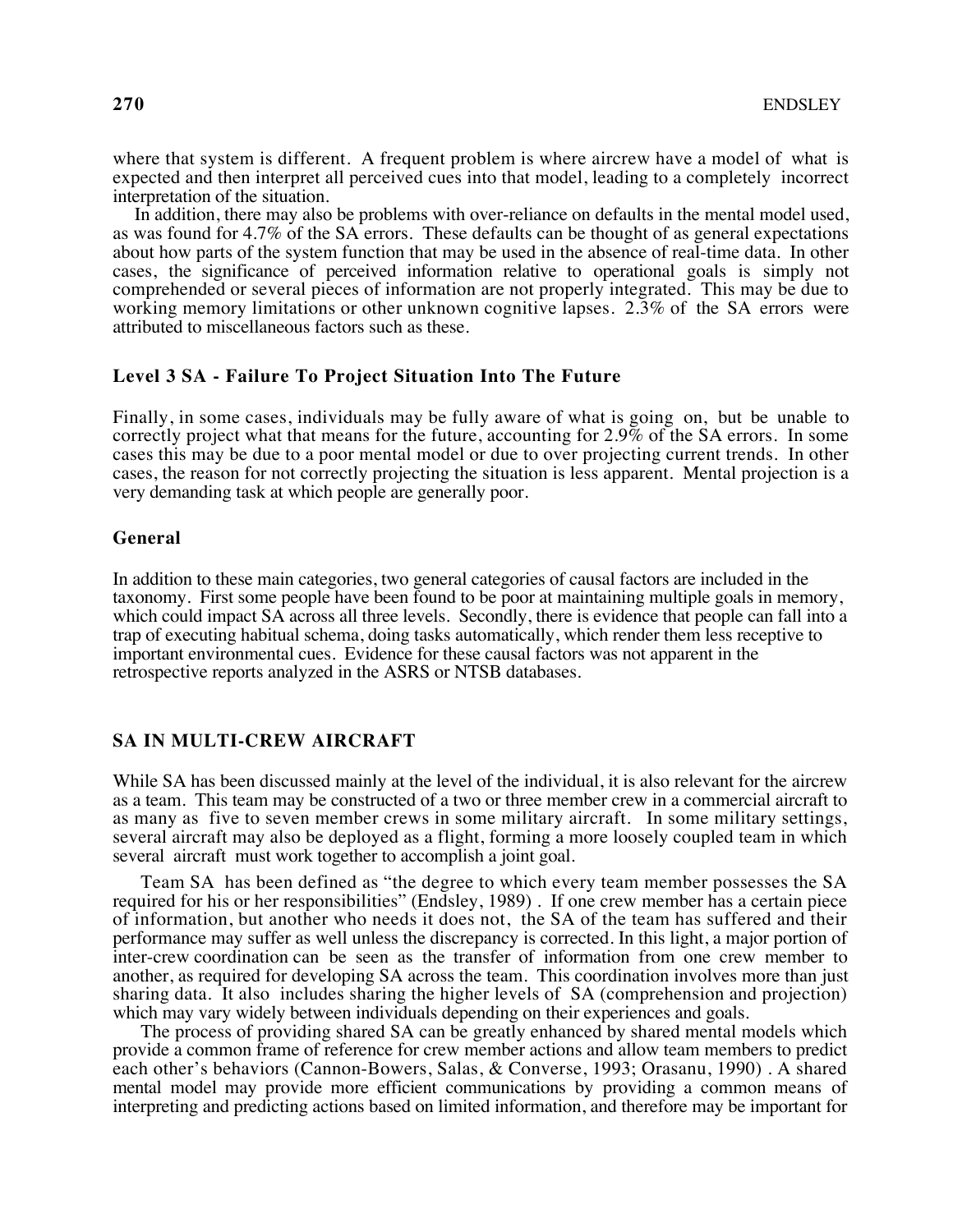SA. For instance, Mosier and Chidester (1991) found that better performing teams actually communicated less than poorer performing teams.

#### **Impact of CRM on SA**

Crew Resource Management (CRM) programs have received a great deal of attention and focus in aviation in recent years, as a means of promoting better teamwork and use of crew resources. Robertson and Endsley (1995) investigated the link between SA and CRM programs and found that CRM can have an effect on crew SA by directly improving individual SA, or indirectly through the development of shared mental models and by providing efficient distribution of attention across the crew. They hypothesized that CRM could be used to improve team SA through various behaviors measured by the Line/LOS Checklist (LLC), as shown in Figure 3, which have been shown to be positively impacted by CRM (Butler, 1991; Clothier, 1991) .

*Individual SA.* First, improved communication between crew members can obviously facilitate effective sharing of needed information. In particular, improved inquiry and assertion behaviors by crew members helps to insure needed communication. In addition, an understanding of the state of the human elements in the system (inter-crew SA) also forms a part of SA. The



FIG. 11.3 CRM factors affecting SA. From Robertson and Endsley (1995). Reprinted by permission. development of good self-critique skills can be used to provide an up-to-date assessment of one's own and other team member's abilities and performance, which may be impacted by factors such as fatigue or stress. This knowledge allows team members to recognize the need for providing more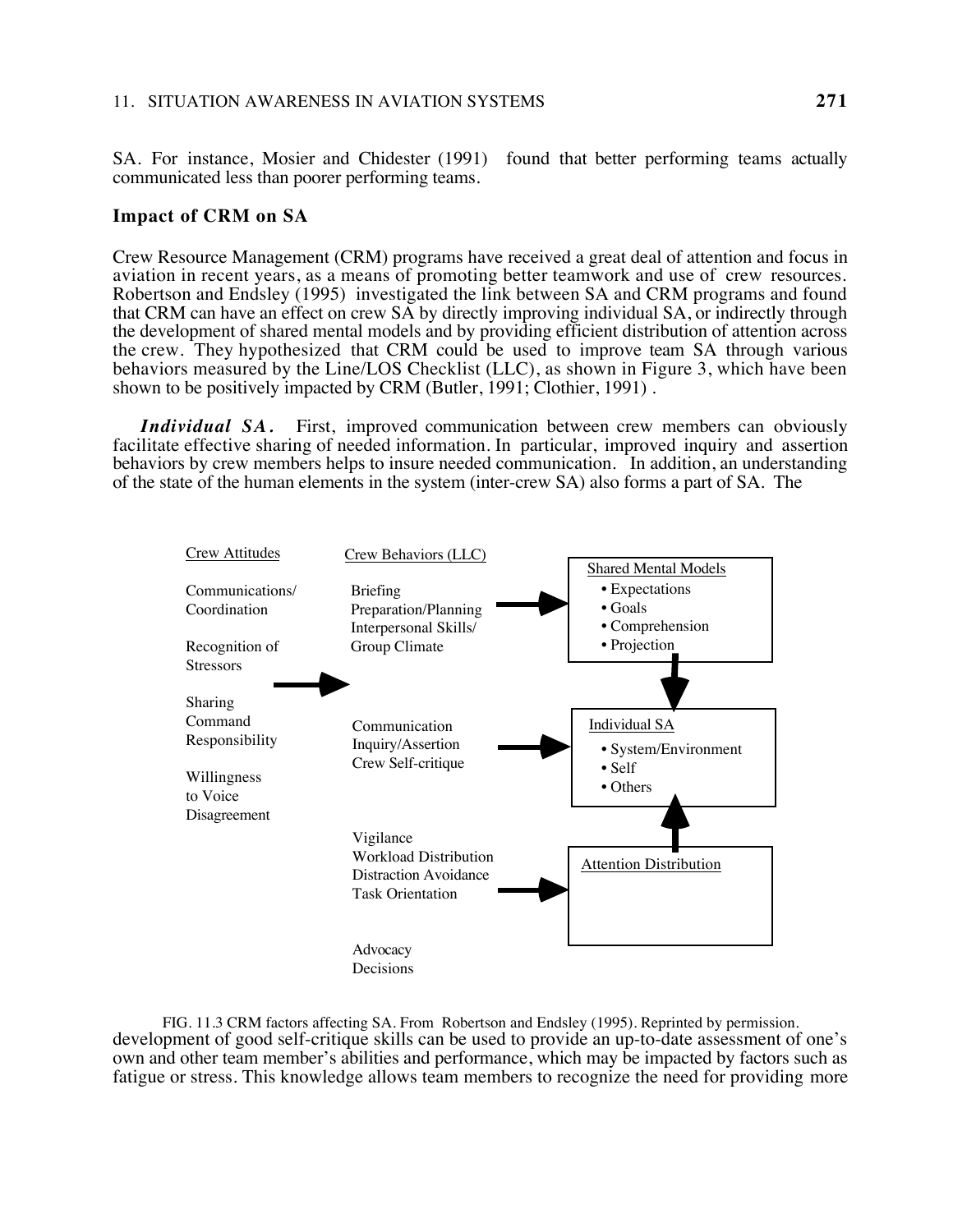information and taking over functions in critical situations, an important part of effective team performance.

*Shared mental models.* Several factors can help to develop shared mental models between crew members. The crew briefing establishes the initial basis for a shared mental model between crew members, providing shared goals and expectations. This can increase the likelihood that two crew members will form the same higher levels of SA from low level information, improving the effectiveness of communications. Prior preparation and planning similarly can help establish a shared mental model. Effective crews tend to "think ahead" of the aircraft, allowing them to be ready for a wide variety of events. This is closely linked to Level 3 SA — projection of the future. The development of interpersonal relationships and group climate can also be used to facilitate the development of a good model of other crew members. This allows individuals to predict how others will act, forming the basis for Level 3 SA and efficiently functioning teams.

*Attention Distribution.* The effective management of the crew's resources is extremely critical, particularly in high task load situations. A major factor in effectively managing these resources is ensuring that all aspects of the situation are being attended to — avoiding attentional narrowing and neglect of important information and tasks. CRM programs that improve task orientation and the distribution of tasks under workload can directly impact how crew members are directing their attention, and thus their SA. In addition, improvements in vigilance and the avoidance of distractions can be seen to directly impact SA.

Thus, there are a number of ways that existing CRM programs can effect SA at the crew level, as well as within individuals. Further development of CRM and other training programs to focus on the problems of SA is a current need.

#### **FUTURE DIRECTIONS**

#### **Design**

Cockpit design efforts can be directed towards several avenues for improving SA, including searching for (a) ways to determine and effectively deliver critical cues, (b) ways to ensure accurate expectations, (c) methods for assisting pilots in deploying attention effectively, (d) methods for preventing the disruption of attention, particularly under stress and high workload, and (e) ways to develop systems which are compatible with pilot goals. Many ongoing design efforts are aimed at enhancing SA in the cockpit by taking advantage of new technologies such as advanced avionics and sensors, datalink, global positioning systems (GPS), three-dimensional visual and auditory displays, voice control, expert systems, helmet mounted displays, virtual reality, sensor fusion, automation and expert systems. The glass cockpit, advanced automation techniques and new technologies such as TCAS have become a reality in today's aviation systems.

Each of these technologies provides a potential advantage: new information, more accurate information, new ways of providing information, or a reduction in crew workload. Each can also effect SA in unpredicted ways, however. For instance, recent evidence shows that automation, which is often cited as a potential benefit to SA through the reduction of workload, can actually reduce SA, thus contributing to the out-of-the-loop performance problem (Carmody & Gluckman, 1993; Endsley & Kiris, 1995) . Three-dimensional displays, also touted as beneficial for SA, have been found to have quite negative effects on pilots' ability to accurately localize other aircraft and objects (Endsley, 1995b; Prevett & Wickens, 1994) .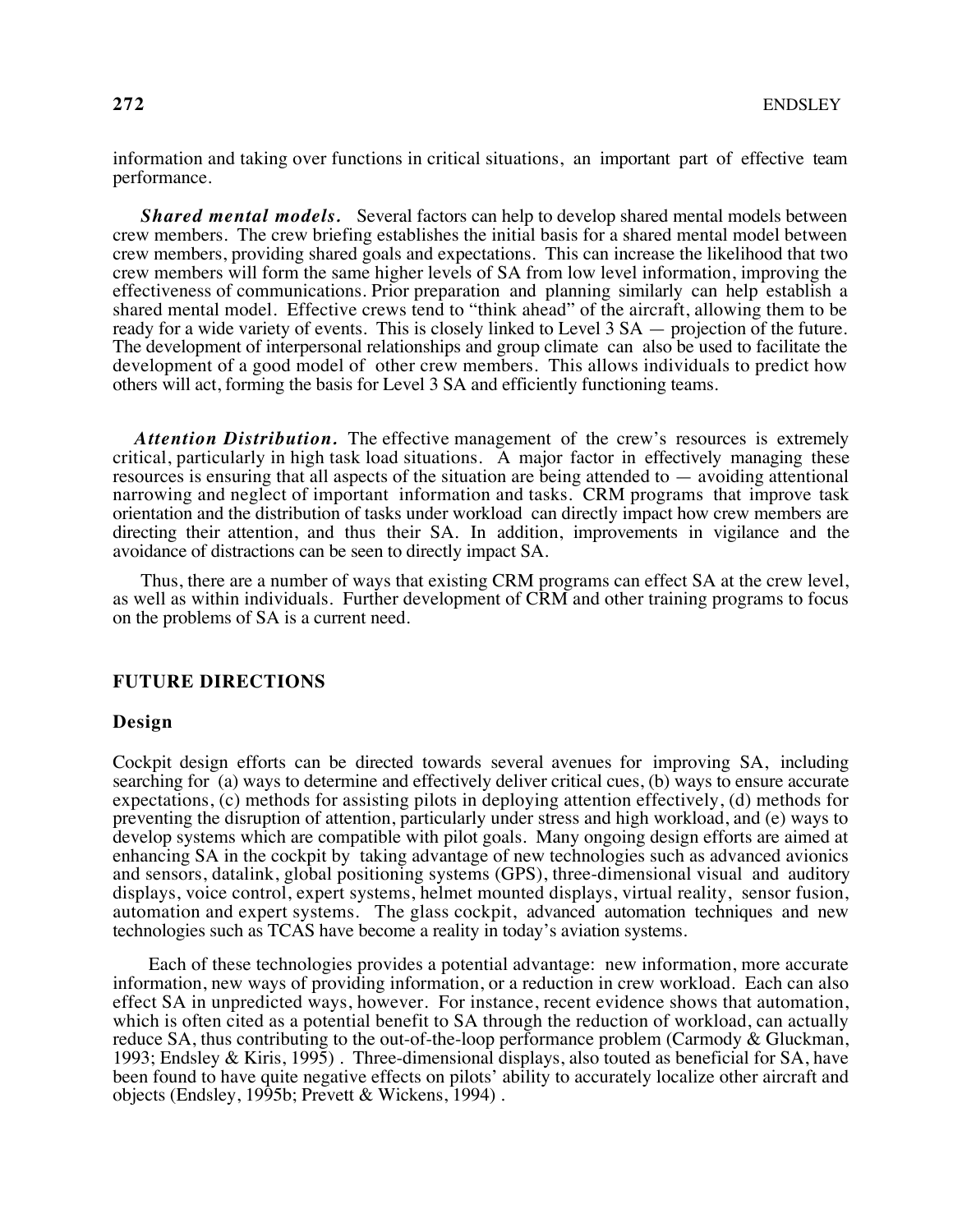As many factors surrounding the use of new technologies and design concepts may act to both enhance and degrade SA, significant care should be taken to evaluate the impact of proposed concepts on SA. Only by testing new design concepts in carefully controlled studies can the actual impact on these factors be identified. This testing needs to include not only an examination of how the technologies effect basic human processes, such as accuracy of perception, but also how they effect the pilot's global state of knowledge when used in a dynamic and complex aviation scenario where multiple sources of information compete for attention and must be selected, processed and integrated in light of dynamic goal changes. Real-time simulations employing the technologies can be used to assess the impact of the system by carefully measuring aircrew performance, workload and situation awareness. Direct measurement of situation awareness during design testing is recommended for providing sufficient insight into the potential costs and benefits of design concepts for aircrew SA, allowing a determination of the degree to which the design successfully addresses the issues put forth. Techniques for measuring SA within the aviation system design process are covered in more detail in Endsley (in press) .

#### **Training**

In addition to improving SA through better cockpit designs, it may also be possible to find new ways of training aircrew to achieve better SA with a given aircraft design. The potential role of CRM programs in this process has already been discussed. It may also be possible to create "SA oriented " training programs that seek to improve SA directly. This may include programs that provide aircrew with better information needed to develop mental models, including information on their components, the dynamics and functioning of the components and projection of future actions based on these dynamics. The focus should be on training aircrew to identify prototypical The focus should be on training aircrew to identify prototypical situations of concern associated with these models by recognizing critical cues and what they mean in terms of relevant goals.

The skills required for achieving and maintaining good SA also need to be identified and formally taught in training programs. Factors such as how to employ a system to best achieve SA (when to look for what where), appropriate scan patterns, or techniques for making the most of limited information need to be determined and explicitly taught in the training process. A focus on aircrew SA would greatly supplement traditional technology-oriented training that concentrates mainly on the mechanics of how a system operates.

In addition, the role of feedback as an important component of the learning process may be more fully exploited. It may be possible to provide feedback on the accuracy and completeness of pilot SA as a part of training programs. This would allow aircrew to understand their mistakes and better assess and interpret the environment, leading to the development of more effective sampling strategies and better schema for integrating information. Training techniques such as these need to be explored and tested to determine methods for improving SA with existing systems.

#### **Conclusion**

Maintaining situation awareness is a critical and challenging part of an aircrew's job. Without good SA, even the best trained crews can make poor decisions. Numerous factors that are a constant part of the aviation environment make the goal of achieving a high level of SA at all times quite challenging. Enhancing SA through better cockpit design and training programs remains the major challenge for aviation research through the next decade.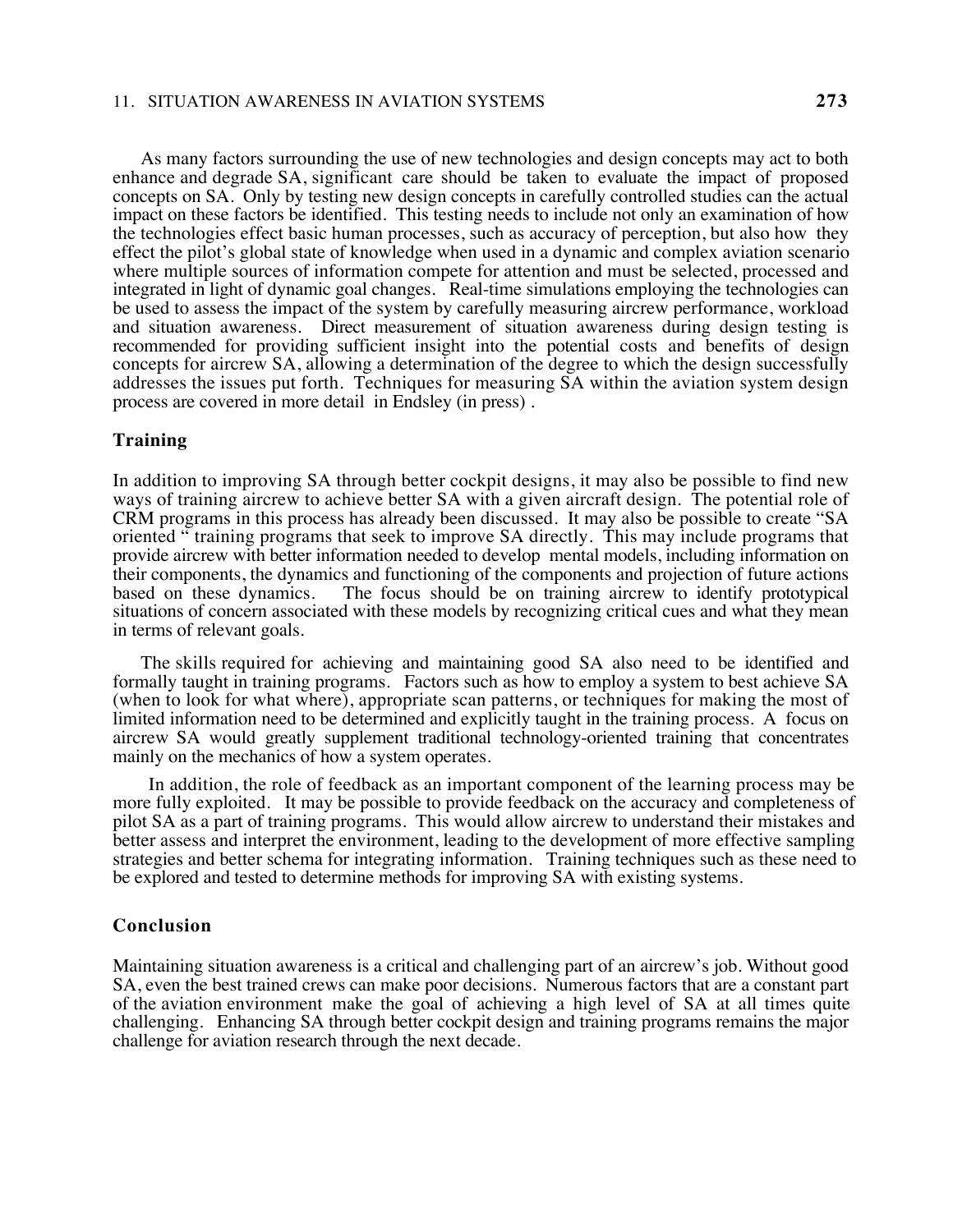#### **REFERENCES**

- Amalberti, R., & Deblon, F. (1992). Cognitive modeling of fighter aircraft process control: a step towards an intelligent on-board assistance system. *International Journal of Man-machine Systems, 36*, 639- 671.
- Bacon, S. J. (1974). Arousal and the range of cue utilization. *Journal of Experimental Psychology, <sup>102</sup>*, 81-87.
- Barber, P. J., & Folkard, S. (1972). Reaction time under stimulus uncertainty with response certainty. *Journal of Experimental Psychology, 93*, 138-142.
- Biederman, I., Mezzanotte, R. J., Rabinowitz, J. C., Francolin, C. M., & Plude, D. (1981). Detecting the unexpected in photo interpretation. *Human Factors, 23*, 153-163.
- Billings, C. E. (1991). *Human-centered aircraft automation: A concept and guidelines* (NASA Technical Memorandum 103885). Moffet Field, CA: NASA Ames Research Center.
- Broadbent, D. E. (1971). *Decision and stress*. London: Academic Press.
- Butler, R. E. (1991). Lessons from cross-fleet/cross airline observations: Evaluating the impact of CRM/LOS training. In R. S. Jensen (Ed.) *Proceedings of the Sixth International Symposium on Aviation Psychology* (pp. 326-331). Columbus, OH: Department of Aviation, The Ohio State
- Cannon-Bowers, J. A., Salas, E., & Converse, S. (1993). Shared mental models in expert team decision making. In N. J. Castellan (Ed.) *Current issues in individual and group decision making* (pp. 221- 247). Hillsdale, NJ: Lawrence Earlbaum.
- Carmody, M. A., & Gluckman, J. P. (1993). Task specific effects of automation and automation failure on performance, workload and situational awareness. In R. S. Jensen & D. Neumeister (Eds.), *Proceedings of the Seventh International Symposium on Aviation Psychology* (pp. 167-171). Columbus, OH: Department of Aviation, The Ohio State University.
- Clothier, C. (1991). Behavioral interactions in various aircraft types: Results of systematic observation of line operations and simulations. In R. S. Jensen (Ed.) *Proceedings of the Sixth International Conference on Aviation Psychology* (pp. 332-337). Columbus, OH: Department of Aviation, The Ohio State University.
- Davis, E. T., Kramer, P., & Graham, N. (1983). Uncertainty about spatial frequency, spatial position, or contrast of visual patterns. *Perception and Psychophysics, 5*, 341-346.
- Endsley, M. R. (1988). Design and evaluation for situation awareness enhancement. In *Proceedings of the Human Factors Society 32nd Annual Meeting* (pp. 97-101). Santa Monica, CA: Human Factors Society.
- Endsley, M. R. (1989). *Final report: Situation awareness in an advanced strategic mission* (NOR DOC 89-32). Hawthorne, CA: Northrop Corporation.
- Endsley, M. R. (1993). A survey of situation awareness requirements in air-to-air combat fighters. *International Journal of Aviation Psychology, 3*(2), 157-168.
- Endsley, M. R. (1994). Situation awareness in dynamic human decision making: Theory. In R. D. Gilson, D. J. Garland, & J. M. Koonce (Eds.), *Situational Awareness in Complex Systems* (pp. 27-58). Daytona Beach, FL: Embry-Riddle Aeronautical University Press.
- Endsley, M. R. (1995a). A taxonomy of situation awareness errors. In R. Fuller, N. Johnston, & N. McDonald (Eds.), *Human Factors in Aviation Operations* (pp. 287-292). Aldershot, England: Avebury Aviation, Ashgate Publishing Ltd.
- Endsley, M. R. (1995b). Measurement of situation awareness in dynamic systems. *Human Factors, 37*(1), 65-84.
- Endsley, M. R. (1995c). Toward a theory of situation awareness. *Human Factors, 37*(1), 32-64.
- Endsley, M. R. (in press). Situation Awareness Measurement in Test and Evaluation. In T. O'Brien & S. Charlton (Eds.), *Human Factors Testing & Evaluation*. Hillsdale, NJ: Lawrence Erlbaum.
- Endsley, M. R., & Kiris, E. O. (1995). The out-of-the-loop performance problem and level of control in automation. *Human Factors, 37*(2), 381-394.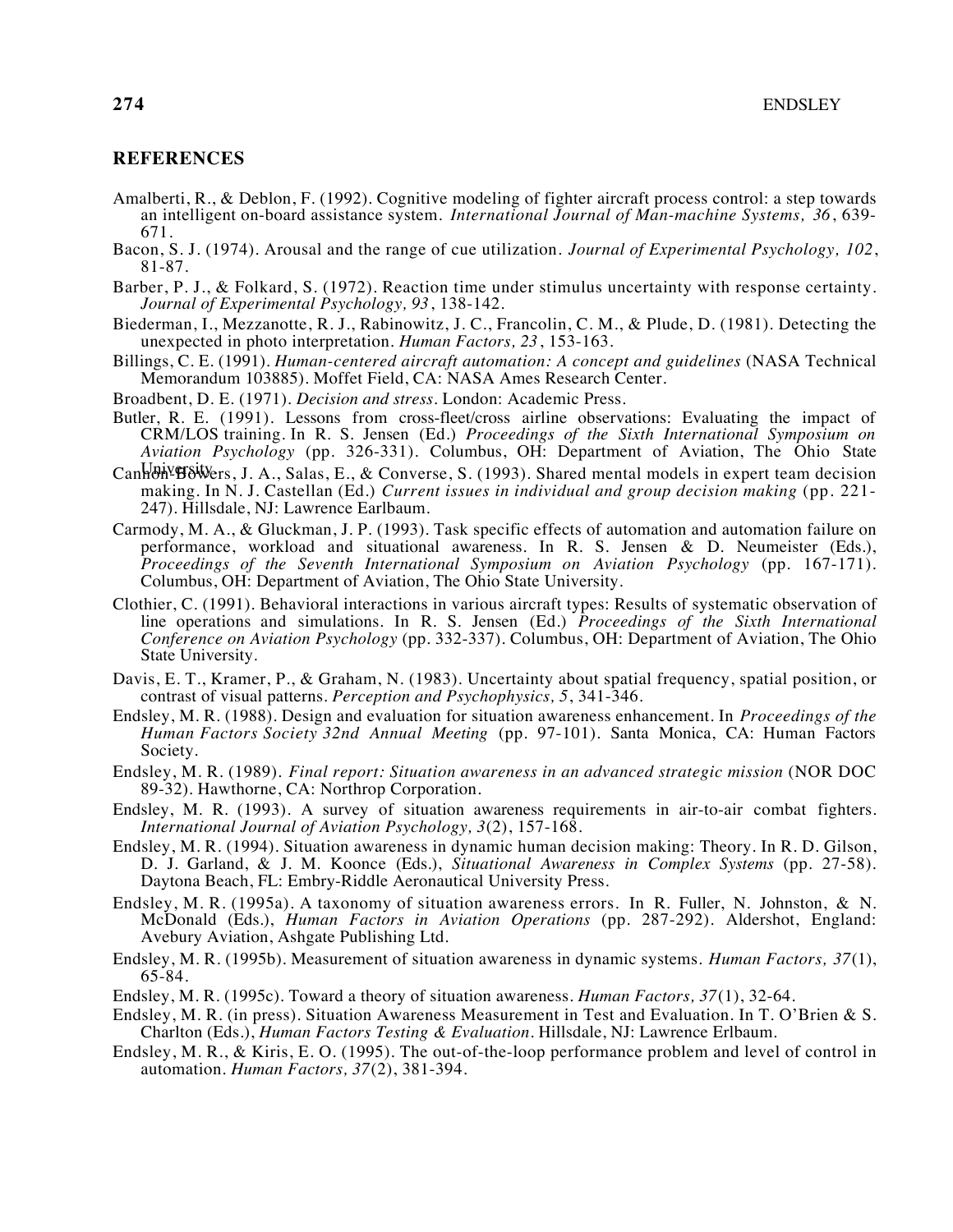- Endsley, M. R., & Rodgers, M. D. (1994). *Situation awareness information requirements for en route air traffic control* (DOT/FAA/AM-94/27). Washington, D.C.: Federal Aviation Administration Office of Aviation Medicine.
- Fracker, M. L. (1990). Attention gradients in situation awareness. In *Situational Awareness in Aerospace Operations (AGARD-CP-478)* (Conference Proceedings #478) (pp. 6/1-6/10). Neuilly Sur Seine, France: NATO - AGARD.
- Hansman, R. J., Wanke, C., Kuchar, J., Mykityshyn, M., Hahn, E., & Midkiff, A. (1992, September). *Hazard alerting and situational awareness in advanced air transport cockpits*. Paper presented at the 18th ICAS Congress, Beijing, China.
- Hartel, C. E., Smith, K., & Prince, C. (1991, April). *Defining aircrew coordination: Searching mishaps for meaning*. Paper presented at the Sixth International Symposium on Aviation Psychology, Columbus, OH.
- Hockey, G. R. J. (1986). Changes in operator efficiency as a function of environmental stress, fatigue and circadian rhythms. In K. Boff, L. Kaufman, & J. Thomas (Eds.), *Handbook of perception and performance* (2) (pp. 44/1- 44/49). New York: John Wiley.
- Humphreys, G. W. (1981). Flexibility of attention between stimulus dimensions. *Perception and Psychophysics, 30*, 291-302.
- Isaacson, B. (1985). A lost friend. *USAF Fighter Weapons Review, 4*(33), 23-27.
- Janis, I. L. (1982). Decision making under stress. In L. Goldberger & S. Breznitz (Eds.), *Handbook of stress: Theoretical and clinical aspects* (pp. 69-87). New York: The Free Press.
- Jones, D. G., & Endsley, M. R. (1995). Investigation of situation awareness errors. In *Proceedings of the 8th International Symposium on Aviation Psychology* . Columbus, OH: The Ohio State University.
- Jones, R. A. (1977). *Self-fulfilling Prophecies: Social, Psychological and Physiological Effects of Expectancies*. Hillsdale, NJ: Lawrence Erlbaum.
- Keinan, G. (1987). Decision making under stress: Scanning of alternatives under controllable and uncontrollable threats. *Journal of Personality and Social Psychology, 52*(3), 639-644.
- Keinan, G., & Friedland, N. (1987). Decision making under stress: Scanning of alternatives under physical threat. *Acta Psychologica, 64*, 219-228.
- Kraby, A. W. (1995). A close encounter on the Gulf Coast. *Up front: The flight safety and operations publication of Delta Airlines, 2nd Quarter*, 4.
- Kuipers, A., Kappers, A., van Holten, C. R., van Bergen, J. H. W., & Oosterveld, W. J. (1990). Spatial disorientation incidents in the R.N.L.A.F. F16 and F5 aircraft and suggestions for prevention. In *Situational Awareness in Aerospace Operations (AGARD-CP-478)* (pp. OV/E/1 - OV/E/16). Neuilly Sur Seine, France: NATO - AGÂRD.
- Logan, G. D. (1988). Automaticity, resources and memory: Theoretical controversies and practical implications. *Human Factors, 30*(5), 583-598.
- Mandler, G. (1979). Thought processes, consciousness and stress. In V. Hamilton & D. M. Warburton (Eds.), *Human stress and cognition: An information-processing approach*. Chichester: Wiley and Sons.
- Martin, M., & Jones, G. V. (1984). Cognitive failures in everyday life. In J. E. Harris & P. E. Morris (Eds.), *Everyday memory, actions and absent-mindedness* (pp. 173-190). London: Academic Press.
- McCarthy, G. W. (1988). Human factors in F16 mishaps. *Flying Safety, May*, 17-21.
- McClumpha, A., & James, M. (1994). Understanding automated aircraft. In M. Mouloua & R. Parasuraman (Eds.), *Human performance in automated systems: Current research and trends* (pp. 183-190). Hillsdale, NJ: LEA.
- Monan, W. P. (1986). *Human factors in aviation operations: The hearback problem* (NASA Contractor Report 177398). Moffett Field, CA: NASA Ames Research Center.
- Moray, N. (1986). Monitoring behavior and supervisory control. In K. Boff (Ed.) *Handbook of Perception and Human Performance* (II) (pp. 40/1-40/51). New York: Wiley.
- Mosier, K. L., & Chidester, T. R. (1991). Situation assessment and situation awareness in a team setting. In Y. Queinnec & F. Daniellou (Eds.), *Designing for Everyone* (pp. 798-800). London: Taylor and Francis.